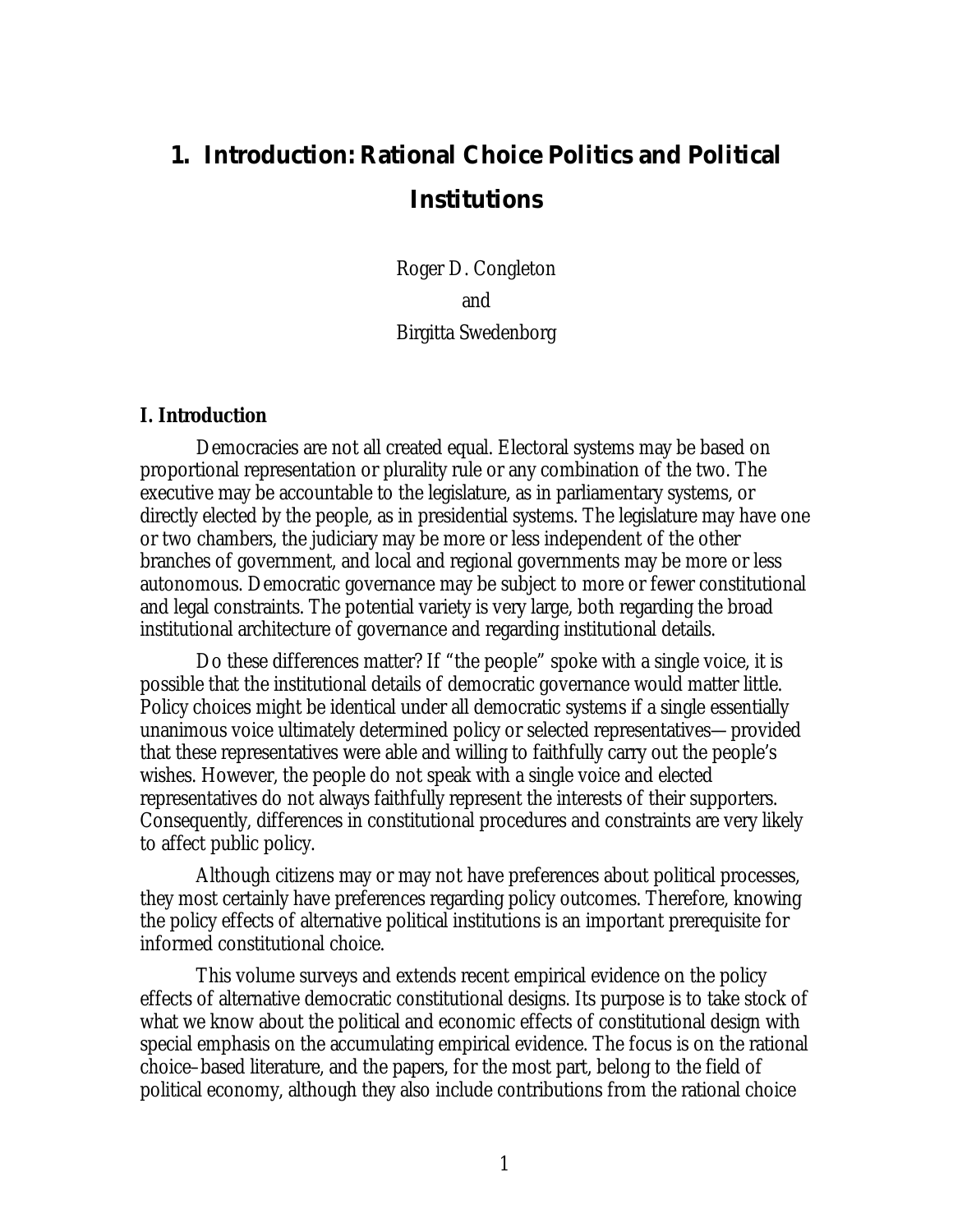strand of political science. The contributors to the present volume have all made substantial contributions to the new research on constitutional design, and several are among the pioneers in this field of research.

The empirical analysis focuses for the most part on the experience of the OECD countries. The OECD countries have had relatively stable forms of constitutional democracy for half a century or more and also have extensive reliable data sets on which to base empirical analysis. These features make them excellent laboratories in which to assess the impact of small differences in democratic design. In the OECD countries, it is likely that the strategies used by politicians, political parties, and politically active interest groups are mature reflections of their political institutions rather than historical accidents or temporary experiments of one kind or another. This allows the equilibrium effects of alternative democratic constitutional designs on public policy and prosperity to be estimated and compared. Evidence from broader international studies is largely consistent with the OECD experience and is also reviewed and extended in several of the chapters.

The book is about constitutional design, but the term constitution as used here is not limited to the formal procedures and constraints included in a country's written constitution. A political constitution is defined more broadly as the fundamental and durable procedures and constraints through which laws and public policies are adopted. For representative democracies, these include election laws (which often are not part of a nation's written constitution) the general architecture of government, statements of citizen rights and obligations, the legal system, and the formal procedures for reforming those procedures and constraints. Great Britain does not have a written constitution and lacks a formal process of amendment, but clearly has constitutional governance, as the political and historical literatures on "the" English constitution clearly attest.

Five general areas of empirical research on constitutional design are analyzed in this volume. Part I analyzes the effects of electoral systems on public policy. Part II analyzes the effects of alternative decision-making processes within the legislatures of representative democracies, including the effects of bicameral legislatures. Part III analyzes the effects of decentralization on public policy formation. Part IV examines the economic effects of a nation's legal and regulatory setting, what might be considered a nation's "economic constitution." Part V analyzes dynamic aspects of constitutional design.

This introductory chapter is organized as follows. Sections II-IV provide an overview of the rational choice analysis of democratic constitutional design. The literature review sets the contributions of this volume in perspective and provides the reader with a sense of the origins, breadth, depth, and pace of the new literature. More complete surveys can be found in Mueller (2003) and Persson and Tabellini (2000b), although they do not focus on the constitutional literature as such. Section V notes how the rational choice research program has divided into at least thee clusters of researchers. This volume brings together leading scholars from these more or less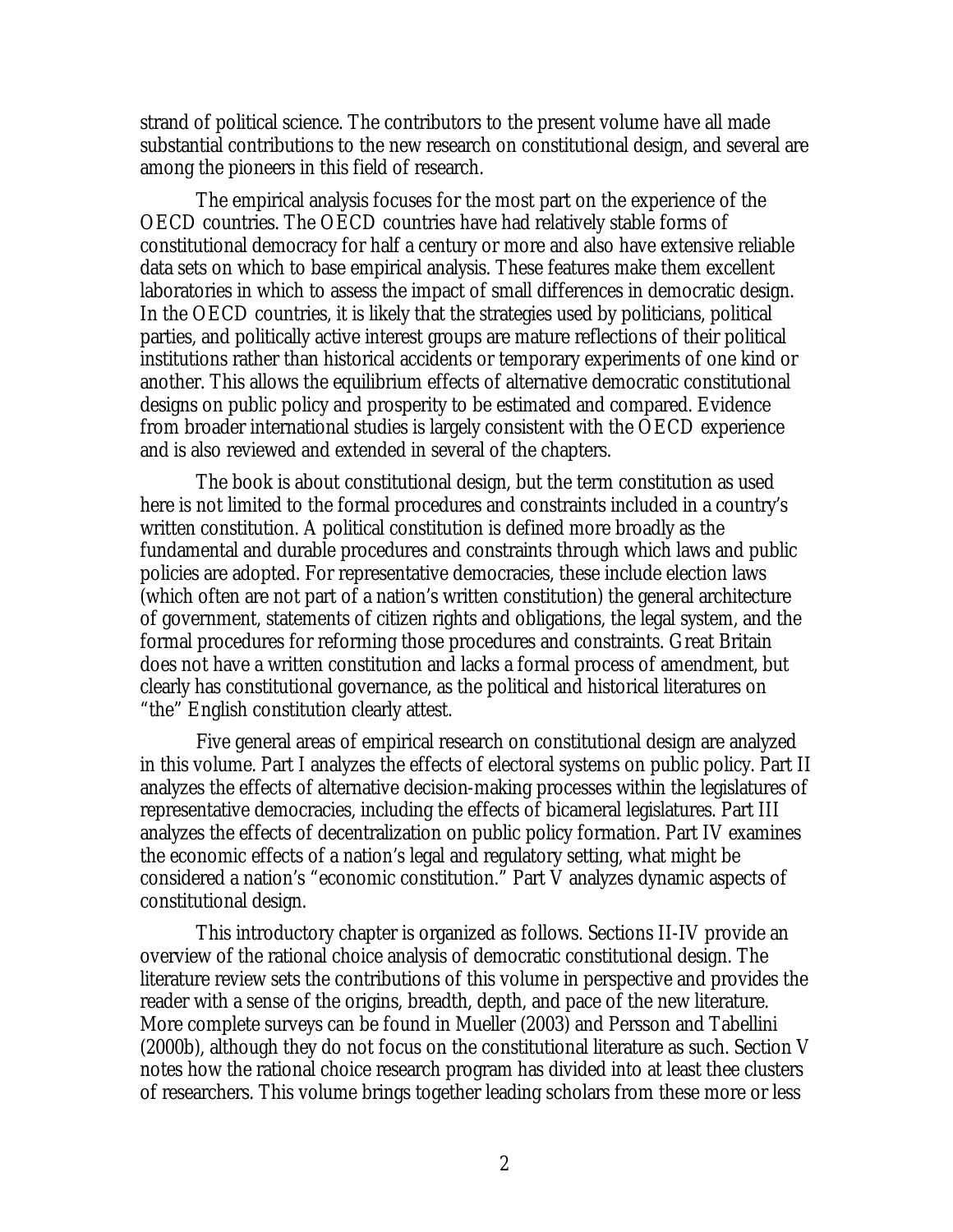independent research groups—specifically the public choice, new institutionalist, and new political economy groups—in order to assess what we have learned from recent empirical research on democratic constitutional design. Section VI contains brief summaries of the individual chapters. Section VII concludes the overview.

Overall, the empirical research surveyed and extended by this volume implies that even relatively small differences in the fundamental procedures and constraints of democratic governance can have relatively large effects on politics, public policies, and prosperity.

# **II. The Rational Choice Approach to Constitutional Analysis What Is New in the New Literature?**

Analysis of the properties and relative merits of alternative political institutions is approximately as old as government itself. Every ruling council and every ruler confronts the problem of organizing governance, and nearly all are interested in effective rules and routines for governmental decisionmaking. Analysis of alternative ways of organizing public policymaking is therefore a very ancient field of research. Applied research on constitutional design is approximately as old as governance itself.

Scholarly work on constitutional design is a somewhat more recent phenomenon, but has been an important part of social science from its inception. For example, Aristotle's pioneering study of the constitutions of 158 Greek city-states continues to draw attention more than two thousand years after its completion. Scholarly analysis of the merits and demerits of alternative political institutions continued for the next two thousand years, albeit with interruptions, and played an important role in the democratic constitutional revolutions of the eighteenth, nineteenth, and twentieth centuries.

Given the long history of constitutional research, one might reasonably ask whether modern work can add anything truly new to this enormous body of work. However, perhaps surprisingly, there is a much that is new in recent research. New methods of analysis have generated new models of political behavior, new empirical evidence, and new research questions—all of which advance our understanding of the relationships between institutions, political processes, and public policies. Analysis of politics and political institutions from the long-standing legal and historical perspectives is limited to the constitutional documents, politically active persons, and circumstances actually observed in history. However detailed is the information about a specific event or set of institutions, and however careful the inductive analysis is undertaken, its conclusions cannot be easily generalized beyond the specific events or institutions analyzed. In contrast, the point of departure for much of the new literature is an analytical model rather than a specific case history. The model characterizes the behavior of rational individuals within a particular institutional context, and the effects of institutions on political outcomes are determined by changing institutional assumptions. This deductive approach allows constitutional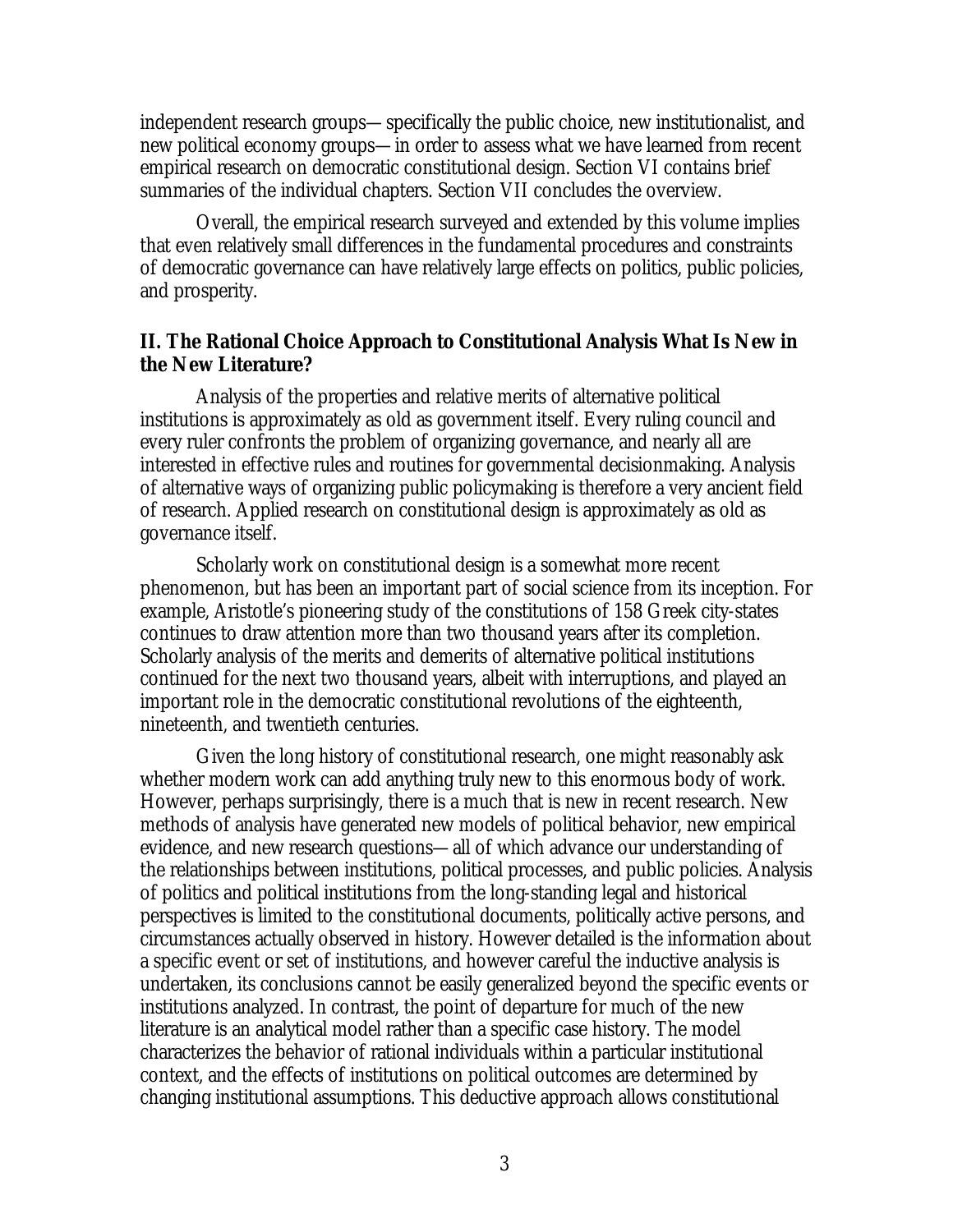analysis to take place in an "other things being equal" environment that isolates the effects of decision rules and constraints from the wide variety of personalities, culture, and crises that infuse politics in historical settings.

The "rational choice" approach, thus, represents a sharp break with the longstanding historical approach to constitutional analysis—indeed a paradigm shift. It allows sharp hypotheses about the *general* effects of institutions on public policy formation to be formulated, tested for logical consistency, and subjected to statistical analysis.

The use of game theory and rational choice models to analyze politics and constitutional design tends to focus attention on many technical issues of narrow interest to model builders. Are there stable electoral equilibria and dominant political strategies within democracies? If equilibria exist, how are equilibrium strategies affected by electoral rules and other constitutional procedures and constraints? What does it mean to be rational within the context of a specific model? What is the appropriate way to think about equilibria, knowledge limits, and error?

Answers to many of these narrow technical questions, perhaps surprisingly, have broad implications for real institutions. The effects of constitutional rules on political equilibria imply that constitutions may systematically affect policy choices in a manner that is independent of culture or history. The existence or absence of equilibrium strategies may reveal that some forms of government are fundamentally more stable and more durable than others.

The subsequent use of statistical methods to determine whether the relationships discovered analytically are present in the real world also breaks with the longstanding historical analysis of constitutional design in several ways. Most statistical methods require both models and *quantitative* data, whereas traditional historical techniques do not. Contemporary statistical techniques, consequently, encourage the development of new models of institutions and the collection of new historical facts about those institutions. The new facts take the form of numerical measures and more finely gradated classifications of constitutional design. The new models reflect past empirical evidence and analytical innovation. In the long run, the research cycle of model, test, and revision yields conclusions that are increasingly robust to model assumptions, data sets, and statistical techniques. The ultimate aim of the new approach is a science of constitutional design.

# **The Rational Choice Approach to Political Analysis**

The rational choice–based approach to constitutional analysis has its roots in the economic analysis of politics that emerged shortly after World War II. The first rational-choice models of democratic decisionmaking implied that when two parties compete for elective office, there is a tendency for their proposed platforms to converge to that preferred by the median voter (Black 1948 and Downs 1957). Duverger (1954) suggests that two-party systems tend to emerge in "first-past-thepost" electoral systems, and also suggests that coalition governments are more likely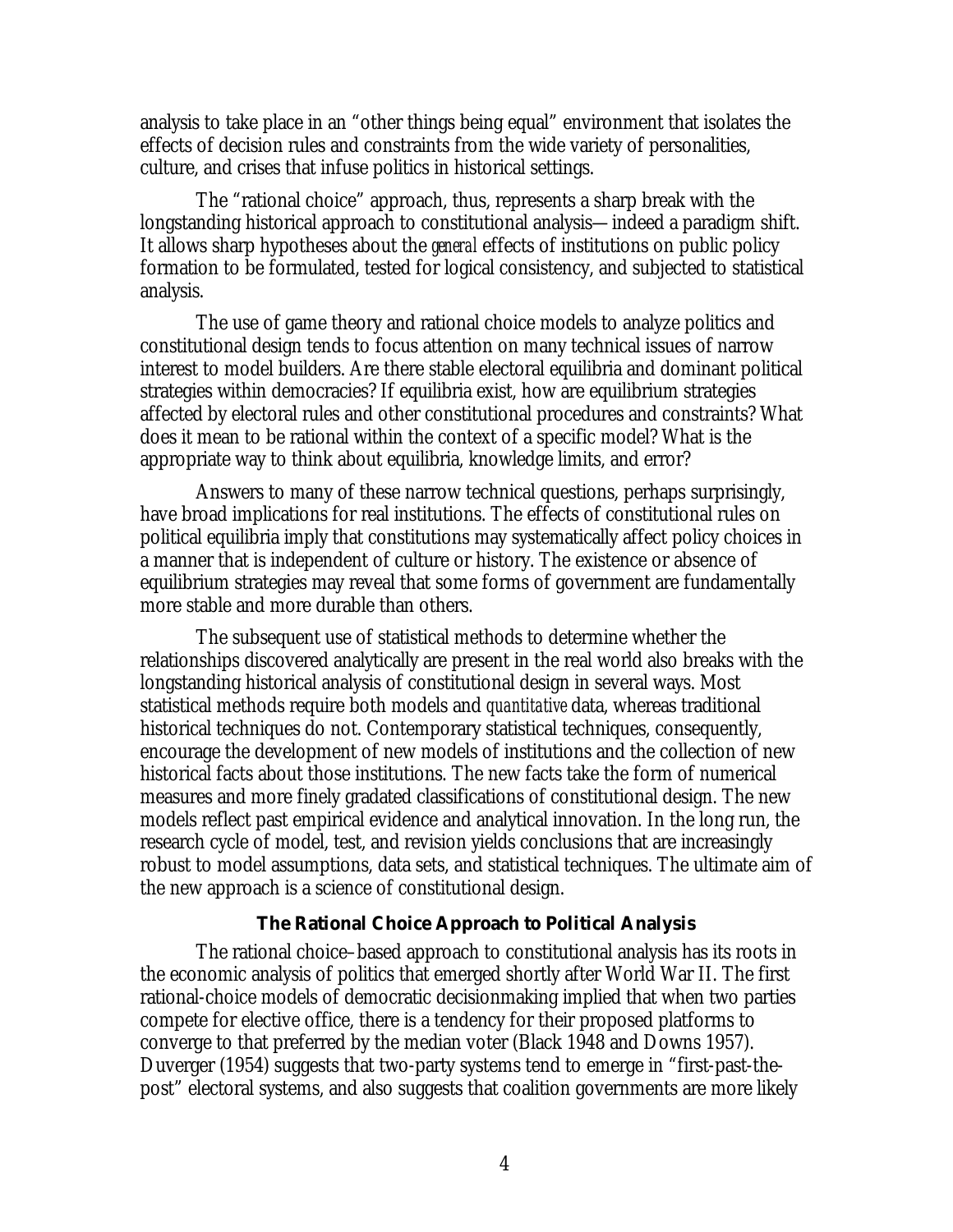under proportional representation (PR) than under first-past-the-post systems. Majority coalitions must also please the median voter, but will generally adopt policies that reflect the bargaining power and positions of the parties included in majority coalitions (Riker 1962). In more general circumstances, however, pluralistic collective decision rules, unfortunately, may lack a definite equilibrium (Black 1948a and 1948b, Arrow 1954, Plott 1967). In the absence of ideological and constitutional restrictions, majoritarian decisionmaking tends to be both unstable and unsystematic.<sup>1</sup>

During the same period, the post-war public economics literature (Samuelson 1954, Riker and Tiebout 1956) demonstrated that public policies can improve on the results of private markets in cases in which private transactions fail to obtain Paretoefficient results. These results provided analytical foundations for the theory of the productive state. These same results, however, also made it clear that actual governmental policies did not always resemble those of the productive state. Tax and transfer systems had clear excess burdens, many externality problems were ignored, and many others were over-, under-, or mis-regulated.

During the 1960s and 1970s, rational choice–based political research attempted to explain why public policies were less effective than public economics implied they could and should be. A variety of informational and institutional considerations imply that voters may fail to fully understand the consequences of public policies and institutions, or fail to completely monitor and sanction their elected representatives (Downs 1957). As a consequence, mistakes may be made and political agency problems may exist and go unpunished.

Indeed, the first models of the effects of politically active interest groups (Olson 1965) and the bureaucracy (Downs 1965, Niskanan 1971, Breton and Wintrobe 1975) implied that governments do not always adopt policies that advance broadly shared interests or even those of the median voter. Cases exist in which governmental regulators may be "captured" by the industries they are charged to regulate (Stigler 1971, Peltzman 1976). Moreover, interest group efforts to influence government tax and regulatory policies not only reduce economic efficiency and redistribute income in undesirable ways, but may also consume considerable resources (Tullock 1967, Krueger 1974, and Posner 1975).<sup>2</sup>

The electoral and interest group analyses of democratic politics remained largely independent literatures during the 1970s and early 1980s, as significant extensions of the electoral and interest group models took place. For example, Breton (1974) explicitly considered polycentric policymaking within democracies and argued that bargaining among centers of authority and within coalitions determines public policies. Browning (1975) pioneered intergenerational analysis of elections and demonstrated that long-term public policies such as social security are affected by the timing of those program benefits and similarities in the interests of successive generations of voters as they approach retirement. Meltzer and Richards (1981) demonstrated that an integrated economic and electoral analysis can explain the magnitude of redistributive programs within democracies. Becker (1983) developed a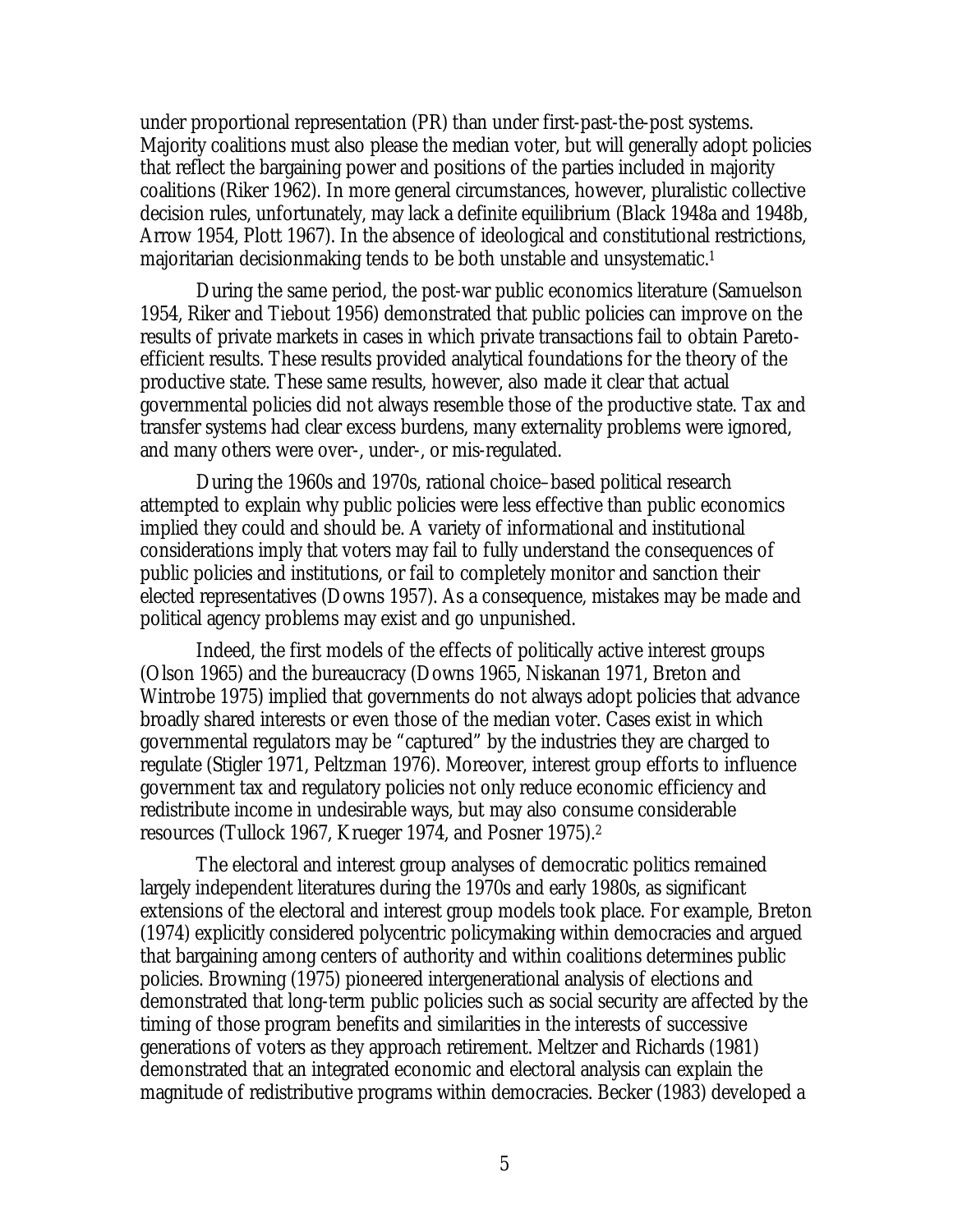more comprehensive model of interest group politics, whereas Denzau and Munger (1986) showed how unorganized interest "groups" might also influence democratic politics.

In the late 1980s and early 1990s, several more complete models of democratic politics were developed that incorporated interest groups and informational problems into electoral models (Austin-Smith 1987; Congleton 1989; Coughlin, Mueller, and Murrell 1990; Grossman and Helpman 1996). These more complete models also generally implied that elected officials in open democracies are not always completely faithful agents of their electorates.

Statistical tests of the hypothesized relationships between economic and political variables and policy outcomes were undertaken using a variety of national data, although for the most part the theoretical literature outpaced its empirical counterpart. For example, the median voter, spatial voting, and complete models received considerable empirical support (Holcombe 1977, Denzau and Grier 1980, Congleton and Shughart 1990, Poole and Rosenthal 1991).

The extent of political agency problems, however, continued to be controversial. On the one hand, research such as Weingast and Moran (1983) and Wittman (1995) suggests that political agency problems are not as bad as some of the early theoretical work implied or at least no worse than in the private sector. On the other hand, a substantial literature suggests governmental bureaucracies are generally less productive than their private counterparts (Davies 1971, Crain and Zardkoohi 1978, Boardman and Vining 1989, Laffont and Tirole 1991). Research on government corruption also suggested that political agency problems can be severe (Rose-Ackerman 1978 and 1999).

Regardless of whether agency problems are worse in the public sector than in the private sector, however, an important institutional design question is whether political agency problems can be reduced by an appropriate choice of political institutions. That important question was also addressed by the rational choice literature, and is addressed at several places in the present volume.

# **III. Rational Choice, Constitutional Design, and Public Policy**

From a game theoretic perspective, it is natural to think of constitutions as the "rules of the political game," and public policy is a consequence of the equilibrium strategies adopted by politicians, voters, and the bureaucracy under those rules. This allows the relative merits of alternative constitutional designs to be analyzed using tools developed from game theory and public economics. Insofar as the rules of a game partly determine the outcome of a game, different constitutions may lead to different public policies. If constitutions affect public policies and some policies are better than others, then some constitutions are better than others. In particular, constitutional designs can potentially improve democratic governance by better aligning the equilibrium strategies of elected officials with the shared long-term policy interests of the electorate.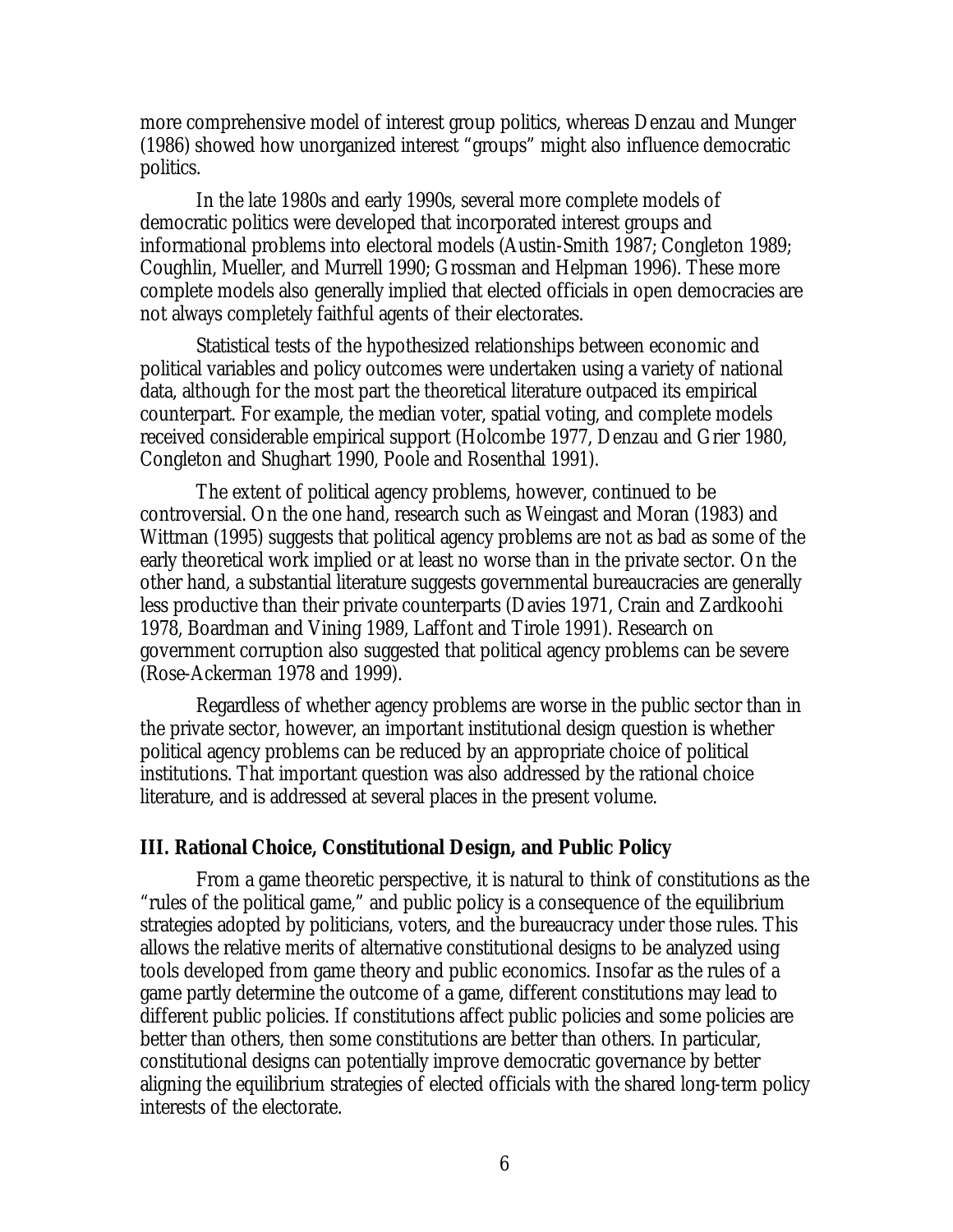Political institutions, however, are not exogenous in the sense that the rules of an established parlor game tend to be. Ultimately they are also chosen by the players, or a subset of the players, themselves. Game theoretic representations of policy formation require that a government's basic procedures and constraints be sufficiently stable that they can be taken "as given" during the course of ordinary dayto-day politics, but they do not require the "rules of the political game" to be above politics, per se.

The stability of a particular constitution is partly determined by its ability to advance the interests of those who play under its rules and partly by the procedures for changing those rules. The latter are partly determined by the constitution, itself, through its amendment procedures, which provide rules that govern the political contest over day-to-day political procedures and constraints. The consequences of alternative rules together with the available methods for changing those rules determine the extent to which particular procedures and constraints are likely to remain in place.

Buchanan and Tullock (1962) use such reasoning to explain the use of a variety of voting rules within modern repesentative democracies. When downside risks associated with new public policies are relatively large, supermajority approval will protect the shared interests of the electorate. When these risks are small or the benefits of immediate action are large, minority or executive decisionmaking may be employed to reduce decision making costs. Similarly, Oates (1972) demonstrates that decentralized forms of government decisionmaking and finance tend to produce public policies that cannot be worse than those associated with centralized control and may well be better, unless there are substantial economies of scale in the production of government services. Tullock (1980) argues that different judicial systems may have systematic effects on crime and the extent of litigation. Shepsle and Weingast (1981) and Hammond and Miller (1987) demonstrate that institutions can reduce uncertainty about policy outcomes by increasing the policy domain in which democratic politics have stable equilibria. The internal organization of the legislature—committees and memberships of those committees—were also shown to have significant effects on the formation of public policies (Ferejohn 1974, Strom 1975, Holcombe and Zardkoohi 1981).

Empirical work on the policy effects of political institutions during this period was for the most part focused on Switzerland and the United States, because their federal systems and histories have generated significant institutional variation among their regional governments. For example, the variation among Swiss cantons with respect to their use of the institutions of direct democracy allows an analysis of the effects of town meetings, popular initiatives and referenda. Within the United States, variation in the details of state budgetary processes, fiscal constraints, and use of referenda allow the effects of these institutions, if any, to be assessed. These intranational variations allow the effects of various constitutional features to be estimated, and the effects of referenda, balanced budget rules, and gubernatorial veto power were assessed statistically (Abrams and Burton 1986, Holtz-Eakin 1988, Crain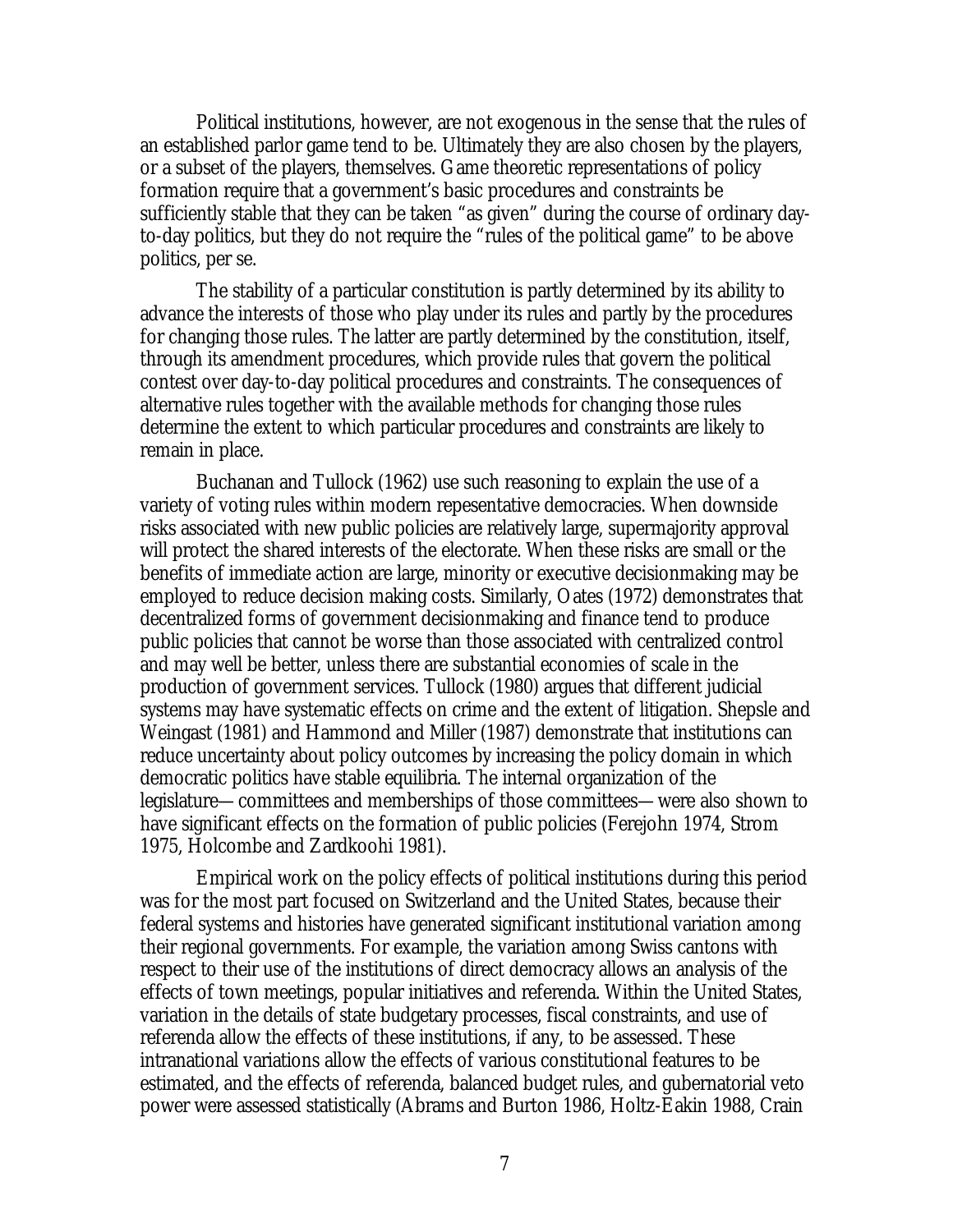and Miller 1990, Carter and Schap 1990). In general, referenda appear to reduce political agency problems, but the effects of other fiscal institutions were empirically less robust. The political and policy effects of those institutions, if any, were evidently more complex than the early analyses assumed.

A parallel literature in macroeconomics investigated the relationship between institutional structures and a nation's macroeconomic policies. Even well-behaved democratic governments are evidently inclined to misuse macroeconomic policy tools in the short run and to expand the public debt and monetary base more rapidly than in the long-term national interest (Nordhaus 1975, Hibbs 1977, Toma and Toma 1986, Grier 1989, Alesina and Tabellini 1990). There is often a tension between democratic politics and effective stabilization policies (Nordhaus 1975, Buchanan and Wagner 1977). Deficits may be controlled to some extent by constitutional structures such as direct democracy (Pommerehne 1978), balanced budget rules (Brennan and Buchanan 1980), and the line item veto (Carter and Schap 1990) within limited circumstances. Tendencies toward inflationary monetary policies may also be resolved institutionally with rule-based policies (Kydland and Prescott 1977, Cukierman and Meltzer 1986) or an independent central bank (Banaian, Laney, and Willett 1983; Rogoff 1985), although the institutions that ensure independence are not immediately obvious. The latter led to a good deal of innovative theoretical and empirical research on creditable commitment to rules and on institutional designs that can assure central bank independence (Waller 1989, Cukierman 1992).

Prior to 1990, however, it is fair to say that the effects of constitutional architecture on political agency problems and public policy were largely neglected by theoretical and empirical work in the rational politics tradition, although a very large literature used rational choice models, game theory, and sophisticated statistical techniques to understand politics and policy formation within democracies.

## **IV. Acceleration of Constitutional Research After 1990**

 Several factors contributed to a heightened interest in the role of political institutions in the 1990s. The end of the Cold War and the dissolution of the old Soviet empire led to a great wave of constitutional reform in Eastern Europe, Asia, Africa, and South America in the 1990s. These along with the gradual political centralization of the European Union brought constitutional issues to the fore. The pressing need for new constitutions revealed the limits of existing rational choice– based constitutional theories, which were unable to provide more than general structural advice that was perhaps more based on historical studies and intuition than a substantial body of careful empirical research. Moreover, a growing realization among economists that public policies failed to produce what they should led increasing numbers of economists to examine the effects of political institutions. Public deficits, inflation, unemployment, inefficient transfer programs were increasingly seen as policy failures caused by the incentives faced by politicians and public servants, rather than a lack of information regarding the appropriate policies to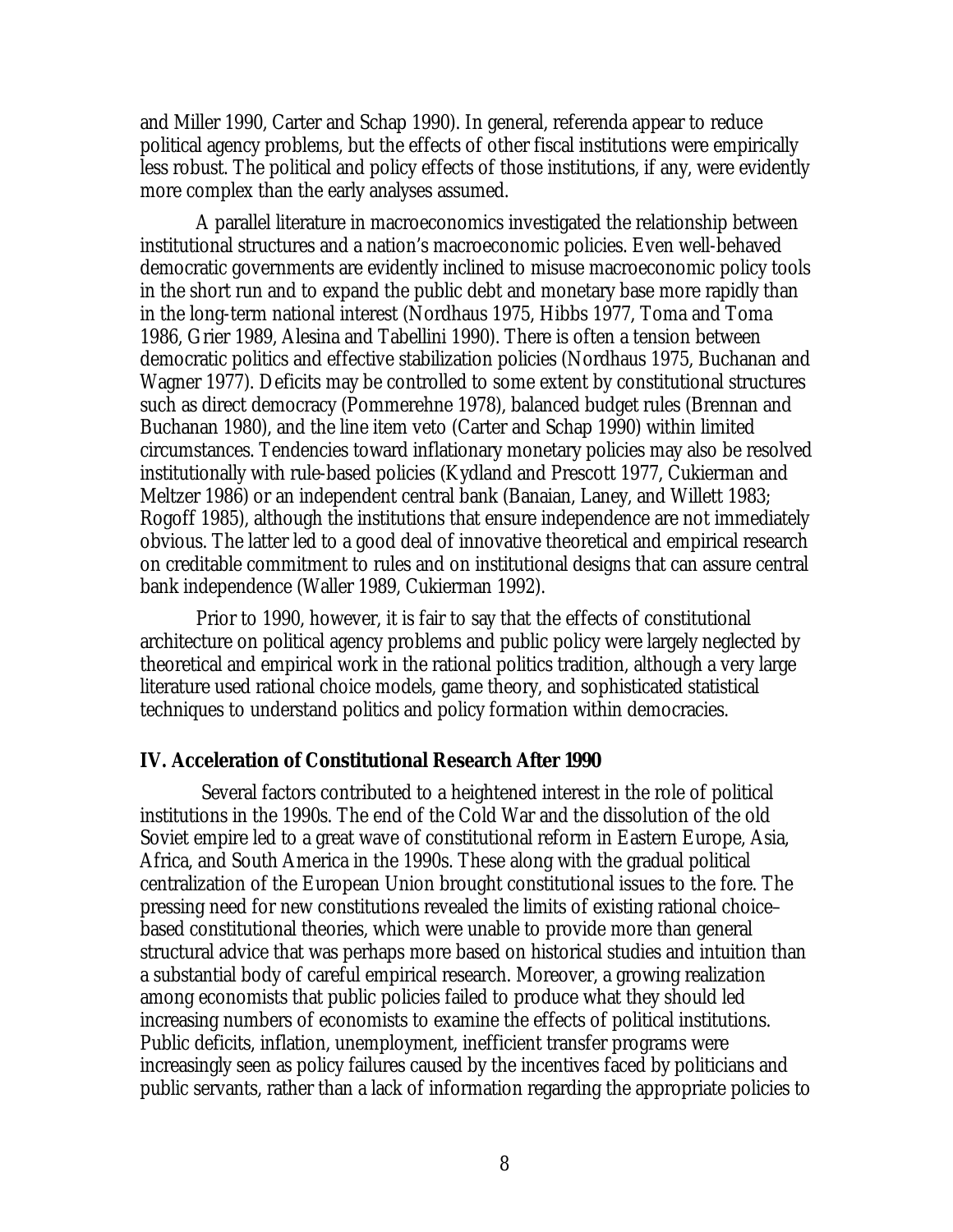pursue. These incentives, in turn, were seen to depend on "the rules of the political game."

The 1990s, consequently, saw a great new wave of innovative constitutional research. For example, many books were written during the following decade that deepened the rational choice analyses of political institutions. Barnett, Hinich, and Schofield (1993) survey and extend the principal rational choice–based analyses of democratic political institutions. Alesina and Rosenthal (1995) analyze how staggered election cycles affect macroeconomic policies and the political composition of the legislature. Laffont and Tirole (1993) and Dixit (1996) explore possible contractual and institutional solutions to agency costs within the unelected portion of modern governments. Laver and Shepsle (1996) summarize and extend the literature on government formation within multiparty parliamentary systems. Mueller (1996) provides a careful normative analysis of the relative merits of alternative features of modern democratic constitutional design. Tsebelis and Money (1997) explore the effects of bicameral legislatures on public policies. Cox (1997) analyzes the coordination of voters and parties necessary to make policy decisions within a variety of constitutional settings. Buchanan and Congleton (1998) demonstrate that a constitutional requirement of uniform taxation and public service can make democratic political outcomes more efficient. Wintrobe (1998) examines the political and informational constraints that authoritarian regimes confront. Gordon (1999) establishes historical links between the division of power and the extent of civil liberties in republican government. Przeworski et. al. (2000) develops an extensive international study of the effects of constitutional designs on political stability and a nation's economic growth. Persson and Tabellini (2000b) provide an extensive overview and synthesis of the politics of government policy formation with special attention to institutions governing macroeconomics and public finance. Brennan and Hamlin (2000) suggest that democratic constitutional designs should account for ethical behavior as well as self-interest. Tsebelis (2003) examines how the number of veto players incorporated into a nation's political institutions affects political outcomes. Congleton (2003) analyzes the political and policy effects of four Swedish constitutional regimes over the course of nearly two centuries. Mesquita, et. al (2003) develop and test a model of policy choice that takes account of a continuum of constitutional designs in each of which the risk of both internal and external overthrows are significant concerns.

The production of shorter pieces continued apace as several journals opened their pages up to the new constitutional research, and several new journals were founded that focus on rational choice politics, including one devoted to constitutional analysis, *Constitutional Political Economy*.

The rational choice research program continued to be driven in large part by its own methodology and results as models were extended to address new choice settings and as richer models of human behavior and political institutions were explored. Many of the new models used extensive rather than normal form games so that interdependencies between series of decisions within a given institutional setting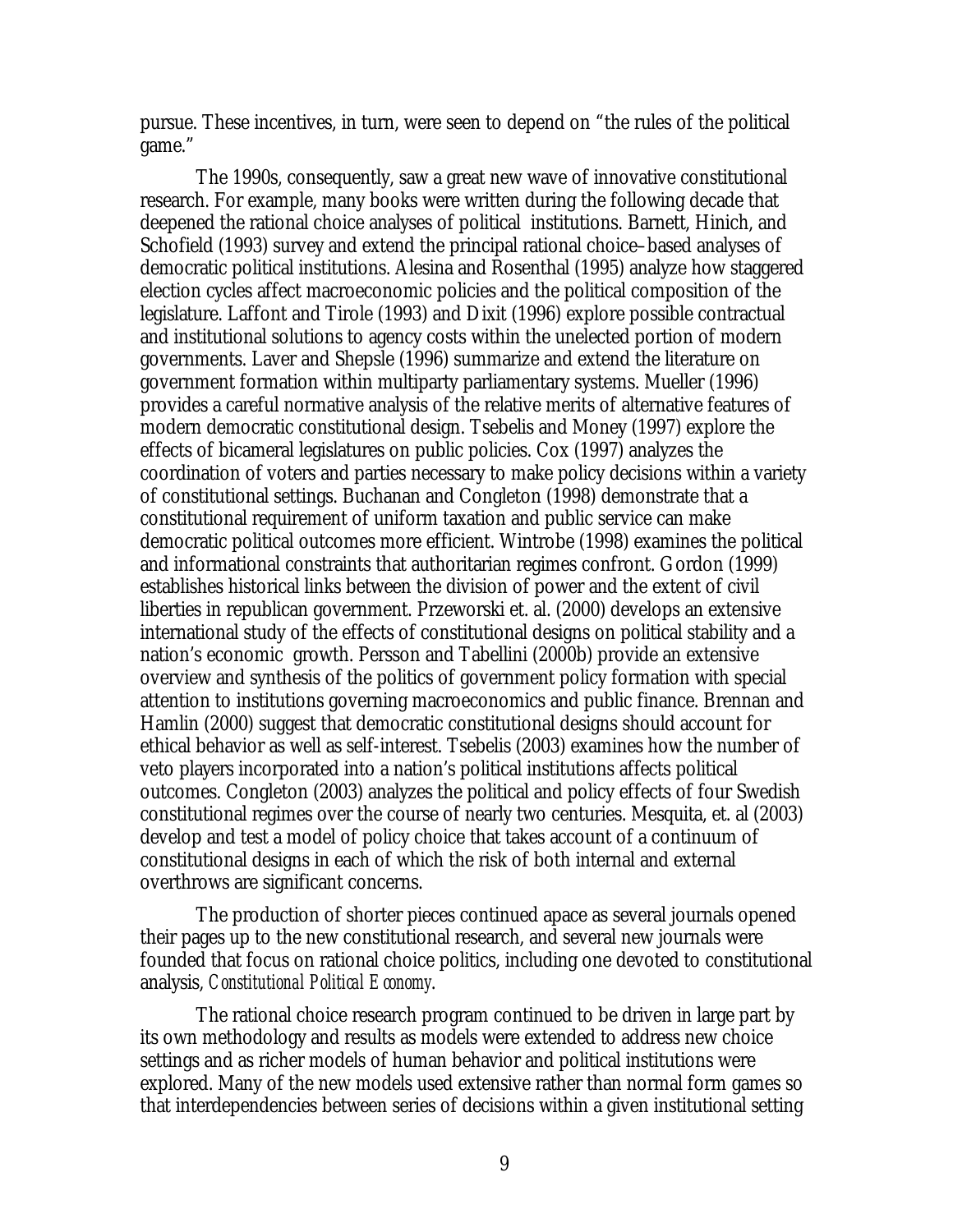could be better represented and understood. And, perhaps paradoxically, some strands of the new research became increasingly narrow and specialized, while other strands became increasingly broad and interdisciplinary. Overall, however, the new theoretical research on constitutions remained conceptual and deductive and addressed both analytical and normative propositions concerning constitutional design.

Of particular interest for the purposes of this book is the large volume of empirical work that tested the new theories using new international and historical data sets and new statistical techniques. For example, Grier and Tullock (1989) provide evidence that relatively more democratic countries tend to grow faster than relatively more authoritarian ones, other things being equal. Knack and Keefer's very influential work (1995, 1997) suggests that culture—social capital—as well as institutional factors affect economic growth. This led to an extensive empirical literature that attempted to evaluate the relative importance of political institutions, culture, and economic variables in determining economic growth rates.

Unfortunately, as is often the case with empirical work in the social sciences, the results were not always as clear cut as one might have hoped. Przeworski and Limongi (1993) and Temple (1999) suggest that the link between growth and indices of political liberties is less than completely robust, although economic freedom and political stability appear to encourage economic growth. The ambiguity of the effects of institutions are consistent with economic theory, which implies that political institutions will have systematic economic effects only if they systematically affect political equilibria and the subsequent policy choices of governments. Gwartney, Lawson, and Holcombe (1999) provide evidence that economic policies rather than political institutions or culture are the decisive variables.

The first efforts to assess the effects of institutions had neglected to determine which policies were affected by which institutional differences. Subsequent theoretical and empirical research attempted to isolate the effects of particular political institutions on particular public policies. For example, insofar as voters disagree about public policy, many public policies are determined partly by elections law, because variation in election law will induce changes in the identity of the pivotal voter. The latter systematically affects public policy insofar as candidates and parties propose public policies in order to attract the pivotal voter's vote. Lott and Kenny (1999) find the expansion of women's suffrage increased the effective demand for social insurance programs. Mueller and Stratmann (2003) find similar effects for rules that increase electoral turnout, which also change the identity of the pivotal voter, who generally becomes younger and poorer as turnout increases.

Unfortunately, the policy effects of political institutions are often difficult to untangle, and progress required the development of more sophisticated models, data sets, and empirical techniques. This research program rapidly became one of the most ambitious and innovative of the new lines of constitutional research. For example, the two most widely used rules for determining representation, plurality votes in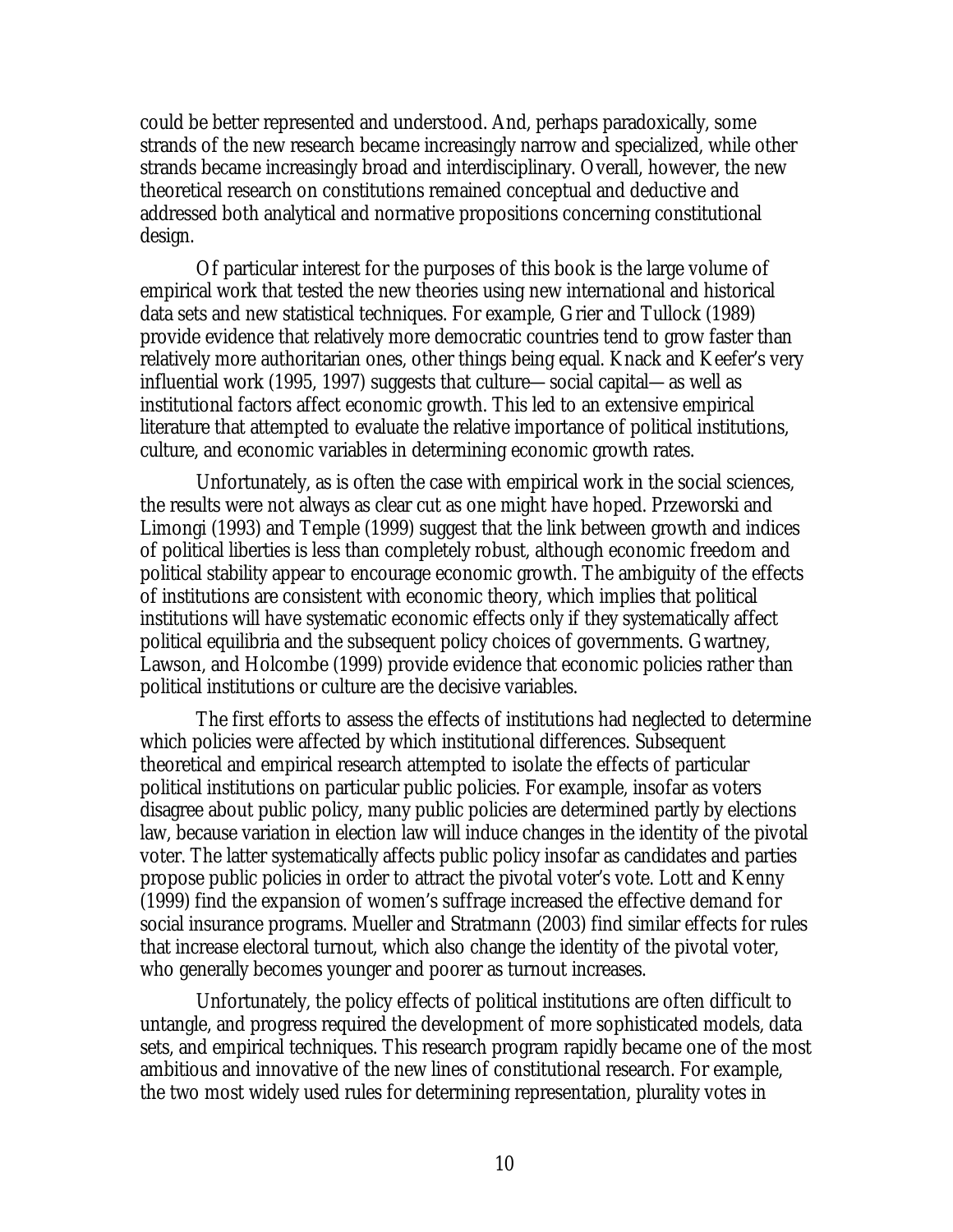single-member districts and proportional representation in multimember districts, have a variety of significant, but subtle, effects on electoral politics, government formation, and the public policies that emerge. Persson and Tabellini (1999) demonstrate that the relatively smaller size of districts within plurality systems increases the electoral advantages of targeted expenditures within plurality-based systems relative to proportional representation (PR) systems. The larger number of parties supported by PR systems also implies that coalition government is the rule rather than the exception. Lupia and Strom (1995) and Diermeier, Eraslan, and Merlo (2002) demonstrate that the stability of ruling coalitions within PR systems is affected by the rules under which governments are formed and dissolved. Coalition governments may choose to be larger than the minimal majority coalitions implied by Riker's analysis (1962), because larger coalitions are more resistant to destabilizing external shocks. Persson and Tabellini (1999) note that the larger number of parties in government in PR systems tends to reduce incentives to attend to the overall program results, which encourages the expansion of government expenditures and deficits. Moreover, the fiscal commons problem also tends to increase with the size of a nation's legislature (Gilligan and Matsusaka, 1995, 2001).

The general architecture of governance and the division of power within a system of representative democracy also have a variety of subtle effects on politics and the selection of public policies. For example, the division of policy making authority affects the flow of information available to voters. Federalism allows individuals to observe the fiscal package available in neighboring communities and punish officials at the ballot box for providing services less efficiently than their neighbors or providing less attractive fiscal packages (Shleifer 1985, Salmon 1987, Besley and Case 1995). Similarly, a divided government can produce useful information about public policy, which potentially reduces the magnitude of political agency problems (Persson and Tabellini, 1997).

Of course, not all of the new constitutional research during recent decades was undertaken by scholars using the rational choice approach. The effects of major and minor differences in political institutions have attracted increased attention from scholars working in a wide range of methodologies. Notable among the many other contributions are multiple-volume historical studies of government by Finer (1997) and of the law by Berman (2003). Moreover, the borders among the historical, legal, and rational choice traditions are not sharp, and complementary contributions to the new constitutional research program have been made by, for example, Ostrom (1990), Shughart (1992), Lijphart (1994), Cooter (2000), and Powell (2000).

Again, the aim of the present overview is not to provide an exhaustive survey of the field, but to provide the reader with a sense of the breadth and accelerated pace of constitutional research undertaken in the recent decades. More extensive reviews are undertaken in the individual chapters below.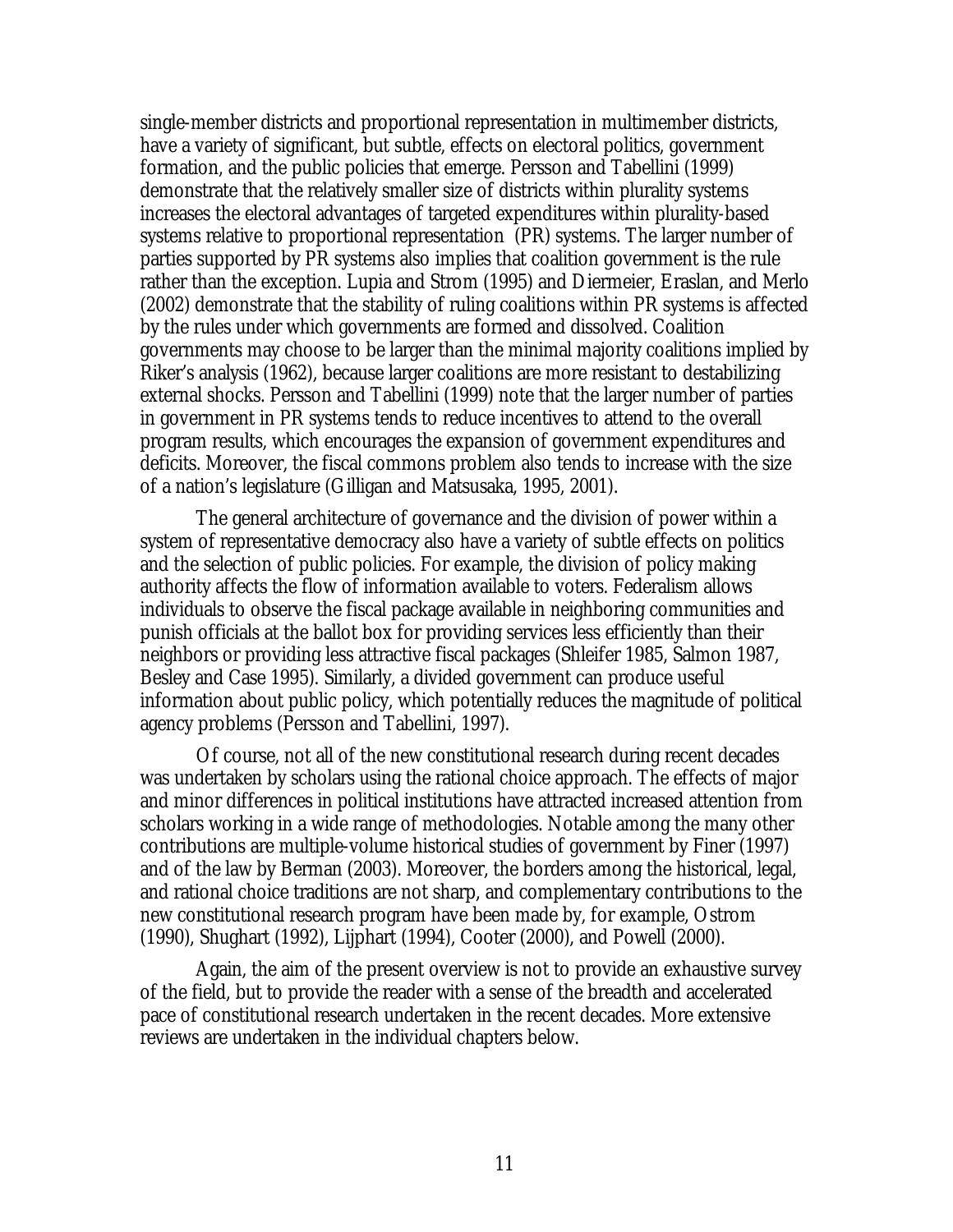# **V. Independence of the New Research Programs**

Overall, the past two decades of rational choice analysis have produced a bountiful harvest of constitutional research. However, much of that work was independently conceived and undertaken.

During the 1970s, the rational choice approach to politics and its associated literature came to be known as "public choice," and ties between researchers were strengthened as public choice societies were founded in the United States, Europe, and Japan. As the rational choice research program on politics and political institutions became more widely accepted, increasing numbers of economists and political scientists employed game theoretic models of political competition and interest group behavior to analyze problems central to their research. Such models were applied in subfields of economic policy analysis, including taxation, regulation, international trade, economic history, economic development, and macroeconomics. The originality and importance of this new research program has been widely recognized. For example, several researchers have received the Nobel Prize, in part, because of their contributions to the economic analysis of politics. Among those may be counted Arrow, Becker, Buchanan, Sen, and Stigler. To these may be added Coase, Hayek, and North whose research also included rational choice analyses of political and legal institutions.

However, as the breadth of research expanded and the number of researchers increased, more specialized models and applications were developed and connections among scholars dwindled. Although most contemporary models and empirical work continue to reflect the insights of the pioneers, the same roots support many branches of research. Consequently, there is a broad overlap in the methodology and conclusions of recent work on constitutional design, but there is not yet a unified field of constitutional political economy.

At least three clusters of constitutional researchers within the rational choice tradition can be identified. In general, the three major research clusters use somewhat different models, data sets, and empirical techniques; refer to different scholarly traditions of research; and address somewhat different historical and technical questions concerning constitutional design. They publish in different journals and participate in different conferences. They are members of different academic associations and are often from different parts of the world. All three groups, nonetheless, use rational choice models and sophisticated statistical techniques, and all are interested in political decisionmaking, institutions, and the interaction of political and economic variables. The research of these three groups tends to be known as "public choice," "the new institutionalism," and "the new political economy," although many other labels would work as well.<sup>3</sup>

The independence of these research programs has several advantages for advancing our knowledge of constitutions. The existence of several independent research programs allows researchers to pursue particular lines of research more aggressively than would be possible in a unified framework or within a single circle of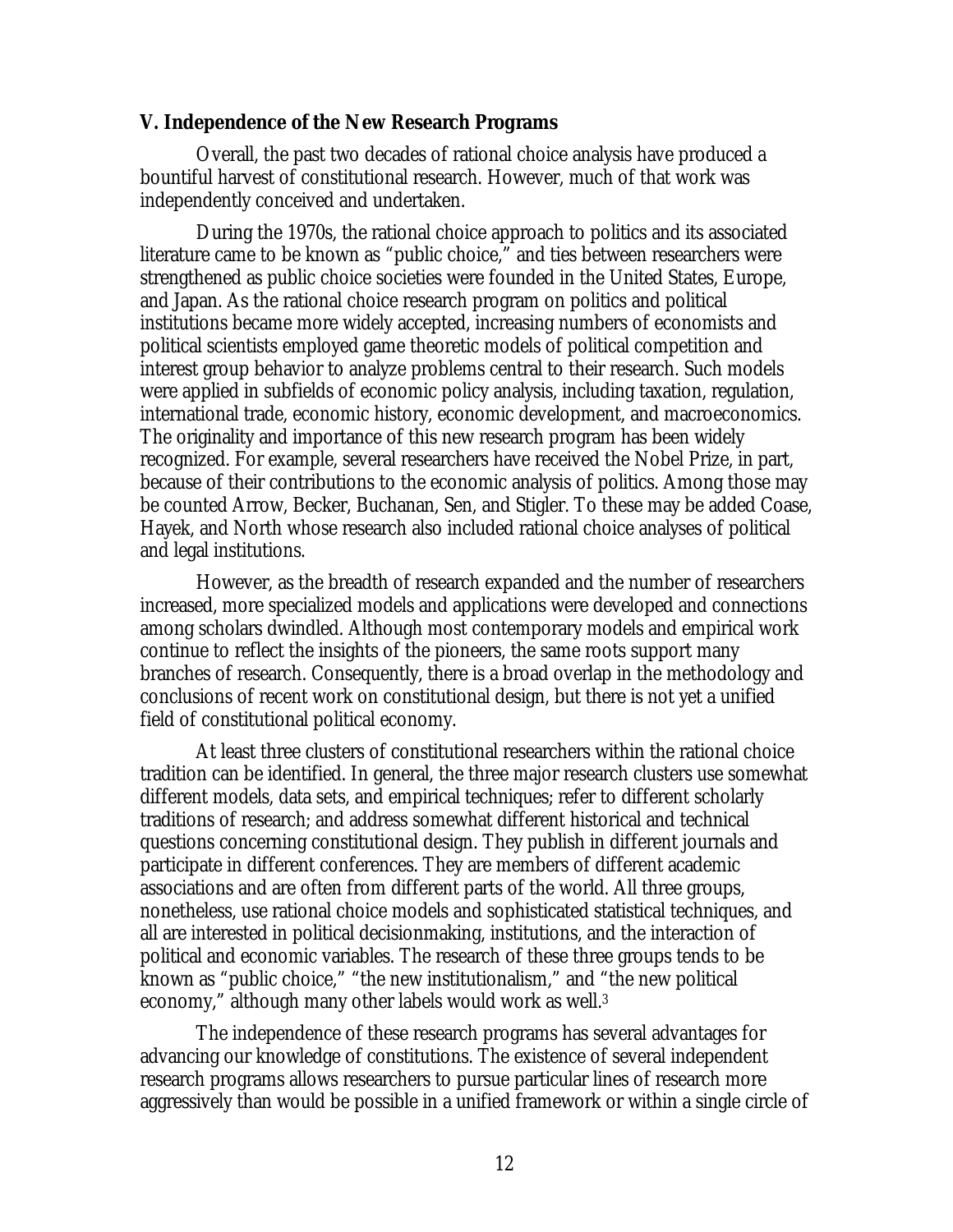researchers. Smaller more homogeneous research circles allows new work to be encouraged by fellow travellers rather than impeded by the various conceptual, methodological, ideological, and personal conflicts that often exist between fellow researchers in larger groups. Beyond ease of research, independence also implies that any similarities in conclusions and results are also independent and thus more likely to reflect underlying features of the phenomena under study, rather than blinders imposed or necessitated by particular research programs or groups. In areas in which a broad convergence exists among models and results, convergence implies that some methods of thinking about constitutional design are more fruitful than others and that truly general results are possible.

Independent research programs, however, also have disadvantages. When research groups are too independent, they may not be aware of parallel developments in other groups and so fail to recognize the generality or limits of their results. New ideas and methods are less widely discussed and disseminated, and research questions at the margins of the individual groups may be neglected. Moreover, neglected conflicts and agreements as well as redundancy may cause potentially important questions to be ignored. This volume seeks to encourage a broader synthesis and dissemination of the new constitutional research by including researchers from the three major research circles.

# **VI. An Overview of the Book: The New Constitutional Research**

It is clear that more rigorous models, new data sets, and more powerful statistical tools can potentially extend and deepen our understanding of the political and economic effects of political institutions. However, whether increased rigor actually adds anything substantive to our accumulated stock of constitutional knowledge is itself an empirical question. This volume addresses that empirical question by providing an overview of the new empirical research.

Our aim in assembling the present volume is to take stock of what recent research teaches us about the political and economic effects of alternative democratic constitutional designs. As previously noted, the term "political constitution" is broadly construed as a country's fundamental and durable political procedures and constraints, rather than the subset of its core procedures and constraints that are included within a country's formal constitutional documents. Five major areas of constitutional design are analyzed: electoral systems, legislative structure, federalism, the legal system, and the amendment process. Each chapter is written by a different researcher or team of researchers, and each summarizes existing theoretical and empirical research, although the emphasis is often on the research undertaken by their particular group. The contributors to the present volume are prominent researchers in the areas analyzed and leading representatives of the three main rational choice–based research programs. The careful reader will note that many of the chapter reference lists overlap only slightly, although broad areas of agreement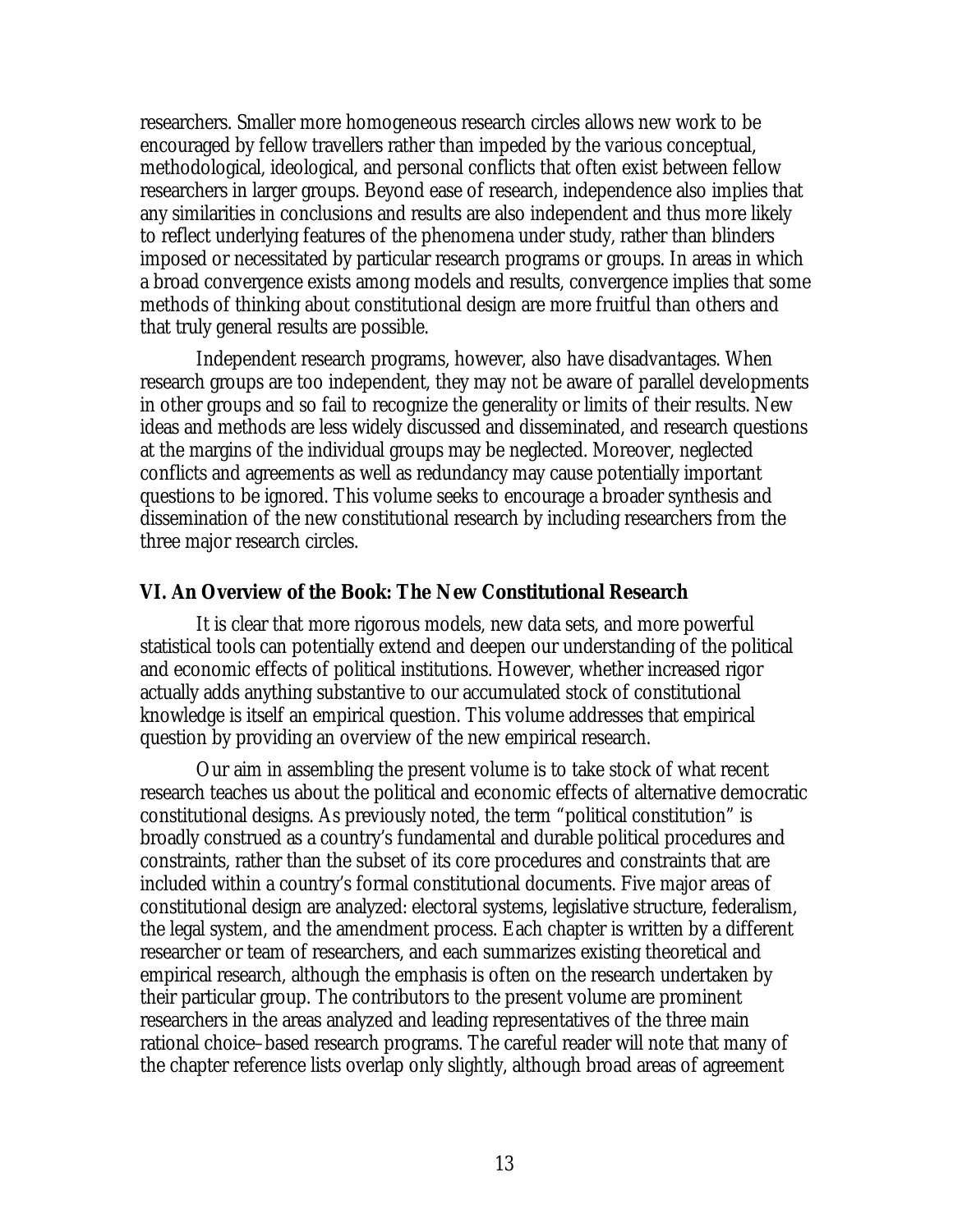exist in tone and substance. In most cases, the chapters also extend the areas of research surveyed.

Except for the last two chapters, the analyses assume that the constitutional settings as exogenously determined in order to focus on the properties of particular institutions. The present volume, thus, neglects radical changes in government, partly because its aim is to explore a single form of governance, namely constitutional democracy, and partly because relatively little empirical work on processes of major constitutional reform has been undertaken by rational choice–based research. 4

# **Electoral Systems: Direct and Indirect Democracy**

The voting system is the most fundamental political institution in a democracy. Voting rules determine who can vote, how votes are counted, what matters are voted over, and, thereby, which citizen interests are actually represented in elected assemblies and advanced through public policies. Eligibility rules and electoral cycles also affect the degree of political competition that takes place, and thereby largely determine the extent to which voters are able to hold representatives accountable. Indeed, the term democracy is often defined in terms of voting rules. If democracy matters, then a polity's election system will have systematic effects on public policy. There is considerable evidence of such effects as noted above and further developed in chapters 2-4.

In chapter 2, Bruno Frey and Alois Stutzer provide an overview of empirical studies of direct democracy and discuss their relevance for constitutional design, especially for current constitution making within the European Union. A central question in research on elections is the extent to which voting over representatives differs from voting directly over policies. If elected representatives perfectly represent their constituencies, then voters can safely delegate policy making to elected representatives. The Swiss research on direct democracy provided the first clear demonstration of the effects of different electoral feedback systems on public policies and continues to provide convincing evidence that substantial political agency problems exist within representative democratic systems.

In general, the results indicate that public services are provided more efficiently and in a manner more pleasing to voters by canton governments that make the greatest use of the institutions of direct democracy, rather than those that rely more on conventional representative institutions. Similar results have been found at the state level in the United States, where popular initiatives and referenda are also used, albeit less extensively than in Switzerland. The results of this extensive literature as well as recent contributions by the authors themselves clearly indicate that elected representatives often advance interests that differ significantly from those of their electorate. The authors conclude that the institutions of direct democracy are an important corrective for such agency problems, and, therefore, greater use of direct democracy would improve government performance.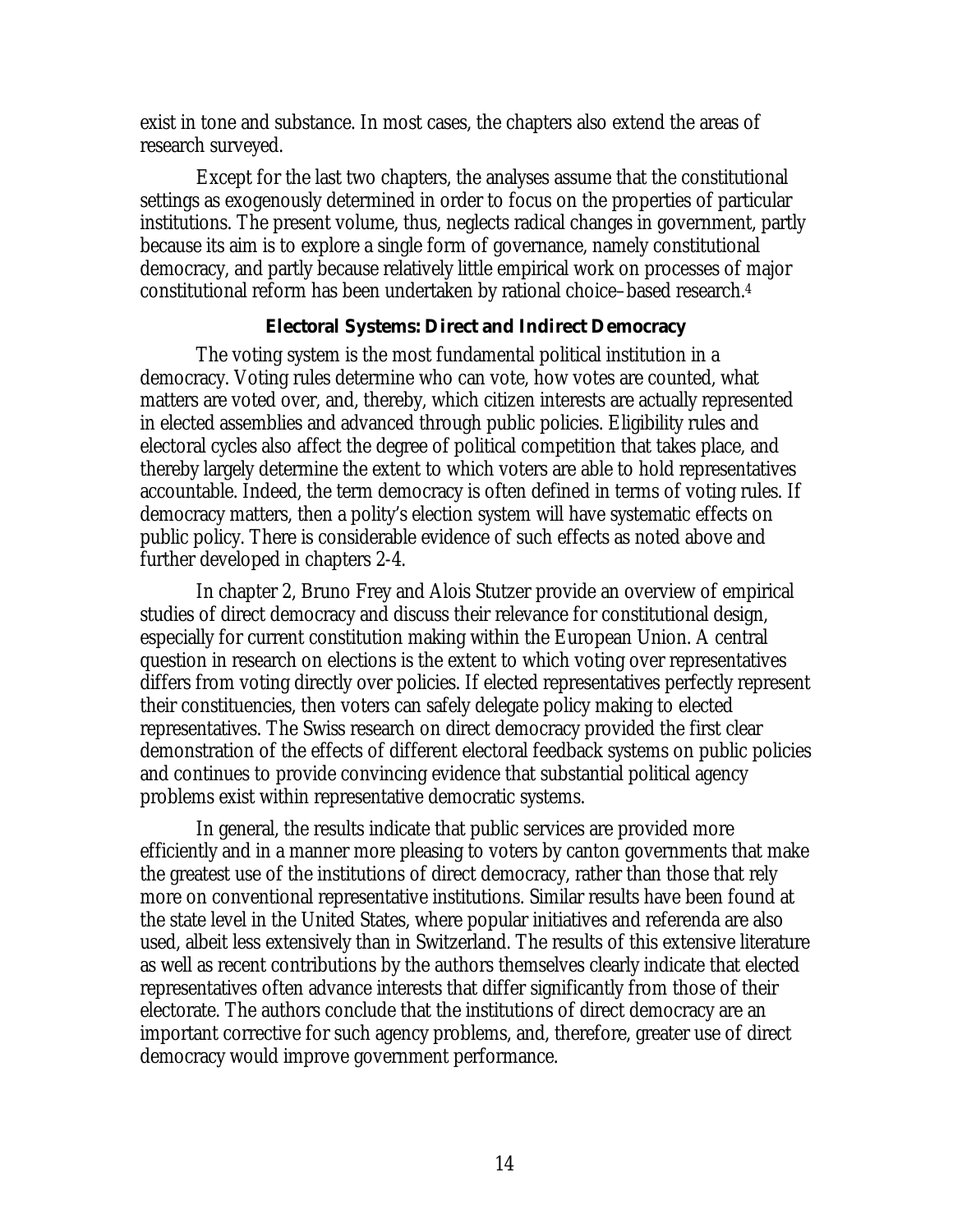In chapter 3, Torsten Persson and Guido Tabellini provide an overview of research on the effects of constitutional architecture on political equilibria and public policy, emphasizing the contributions made by the new political economy school. This literature, to which the authors themselves have made many significant contributions, demonstrates that agency problems vary with electoral systems (proportional representation or plurality) and the forms of government (presidential or parliamentary). Theory suggests that the effects of electoral systems can be both direct and indirect. Direct effects are due to the different incentives provided representatives in different systems. Votes vote for national parties in PR systems and for individual regional candidates in single member–district plurality systems. Indirect effects arise from changes in party structure and government formation (single party or coalition government). The authors hypothesize that the extent of agency problems will be evident in, for example, the degree of corruption and fiscal policies. Empirical tests of these hypotheses have used large international data sets (50–60 countries during 30–40 years covering about 500 elections) and a variety of statistical methods. The findings are consistent with political agency models. For example, plurality voting is associated with more accountability (less corruption), and PR systems tend to have somewhat broader programs of expenditures than plurality systems, in which representatives tend to target their own electoral districts. Coalition governments, a result of PR systems, tend to have larger aggregate government expenditures as well as deficits than single-party governments. Parliamentary governments tend to spend more than presidential governments.

Whether electoral systems directly affect the behavior of representatives elected under them, however, is only indirectly indicated by these broad aggregate measures. In chapter 4, Thomas Stratmann investigates whether the manner in which representatives are elected has significant effects on their behavior in office. Within mixed-member systems, some representatives are elected from single-member districts and others are elected from party lists as within ordinary PR systems. Using data from the German mixed-member system, Stratman's estimates suggest that electoral systems have observable effects on member behavior. Members elected from single districts are less inclined to vote along party lines and more inclined to serve on committees making targeted grants to local governments than are members elected under PR rules.

#### **Government Formation and the Structure of the Legislature**

Public policy is only partly determined by the identity and interests of those elected to office. The formal and informal process of intragovernmental decisionmaking matters as well, because those procedures largely determine the relative influence of offices and office holders as in the case of presidential compared with parliamentary systems. Part two of the book explores the effects of legislative rules and architecture on political equilibrium and policy choices. Does it matter whether a parliamentary government requires majority support to form and whether it is subject to votes of confidence once formed? Does it matter whether the legislature is composed of one chamber or two, and, if so, why?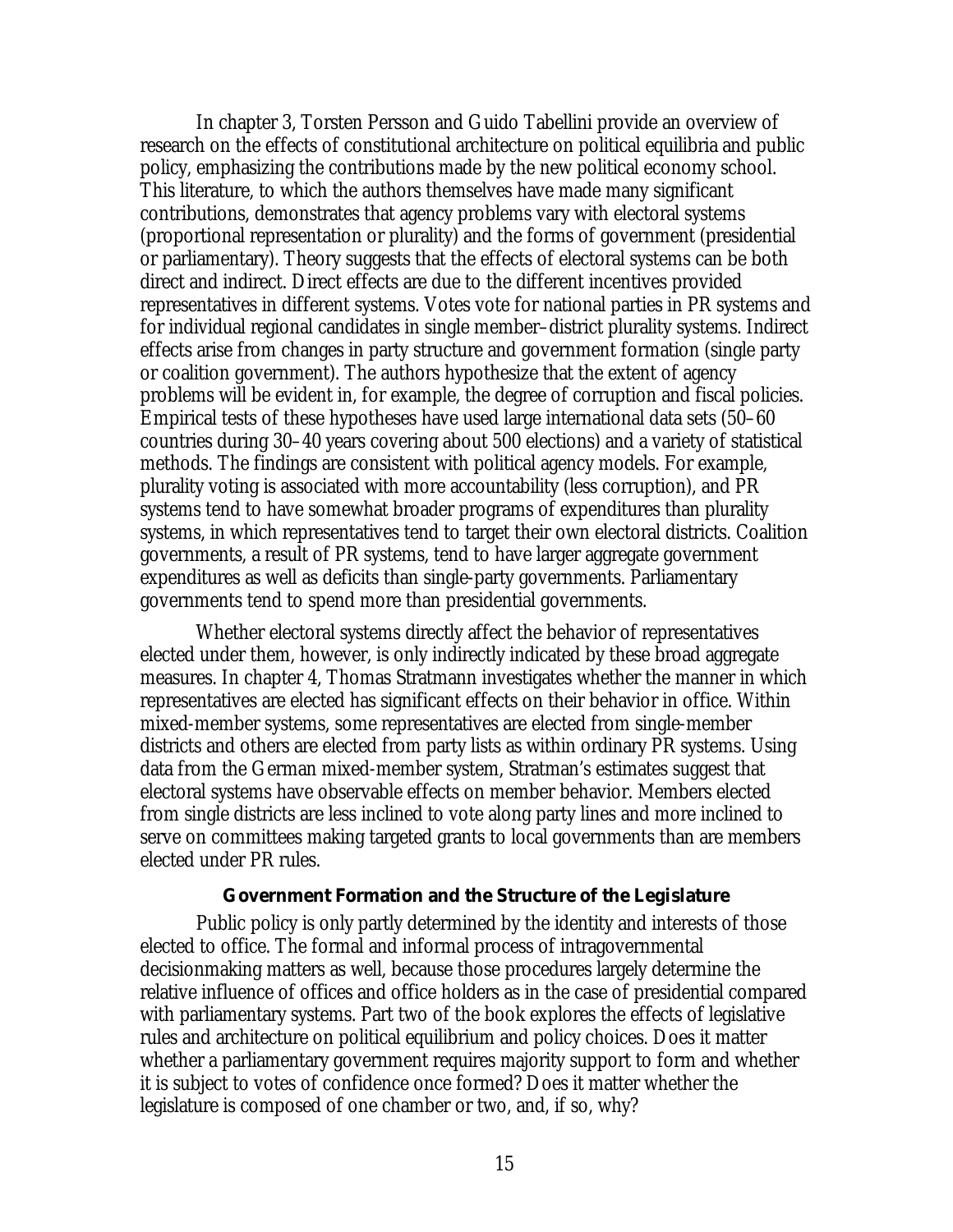In chapter 5, Daniel Diermeier, Hülya Eraslan, and Antonio Merlo survey recent work on the effects of constitutional "micro" rules on coalition governments in parliamentary democracies. Specifically, they analyze how the rules for forming and breaking governments within parliamentary systems affect the composition and durability of government. Using a game theoretic model of a "formateur" interacting with coalition members, they demonstrate that coalition governments are not necessarily less stable than those formed by single parties, because stability can be achieved by creating larger majorities. A tradeoff, consequently, exists among the size of the majority, the stability of the government, and the control exercised by dominant parties. These tradeoffs are affected by a number of features of the process by which governments are formed and broken: the electoral cycle, bicameralism, and the stochastic political environment in which governments operate. Tests of these theoretical relationships, unfortunately, cannot be conducted using "off-the-shelf" statistical methods. Using estimators developed directly from their stochastic political models on cross-section data (nine European countries during 42 years), they find that the most stable parliamentary systems have constitutionally fixed electoral cycles and require the ongoing support of a majority of the legislature with new governments being formed immediately after a vote of no confidence.

The stability and composition of public policies are also affected by the structure of legislatures. In chapter 6, Roger Congleton surveys the small literature on bicameralism and uses simulated elections to explore how election cycles affect policy choices in bicameral and unicameral systems. Bicameralism is often predicted to lead to more stable policies, reflecting broader interests and more carefully considered proposals. These predictions are normally based on the assumption that the chambers represent somewhat different interests, as in chapter 7. However, Congleton's simulations reveal that bicameralism can reduce political agency problems and increase stability, even if the chambers are elected in the same way. Policies adopted by bicameral systems are less affected by electoral cycles and partisan politics than are unicameral systems, insofar as bargaining between the chambers reduces policy variation induced by external random factors. This effect is evident in the experience of Denmark and Sweden, which switched from bicameral to unicameral parliaments in 1953 and 1970 respectively. Using post-war time series data from Denmark (1930–76) and Sweden (1960–97), Congleton finds that their respective time series of government expenditures are significantly less volatile in the period of bicameralism than in their periods of unicameralism.

In chapter 7, Mark Crain and Charles Bradbury provide additional evidence that bicameral legislatures affect public policies. Drawing on the work of Money and Tsebelius (1997), they argue that the effects of bicameralism tend to be largest in cases in which the interests represented in the two chambers are substantially different. Using both international and U.S. pooled cross-section data sets, they find that bicameralism has a larger effect on public policies when the groups represented in the two chambers differ. They also find that bicameralism reduces the "fiscal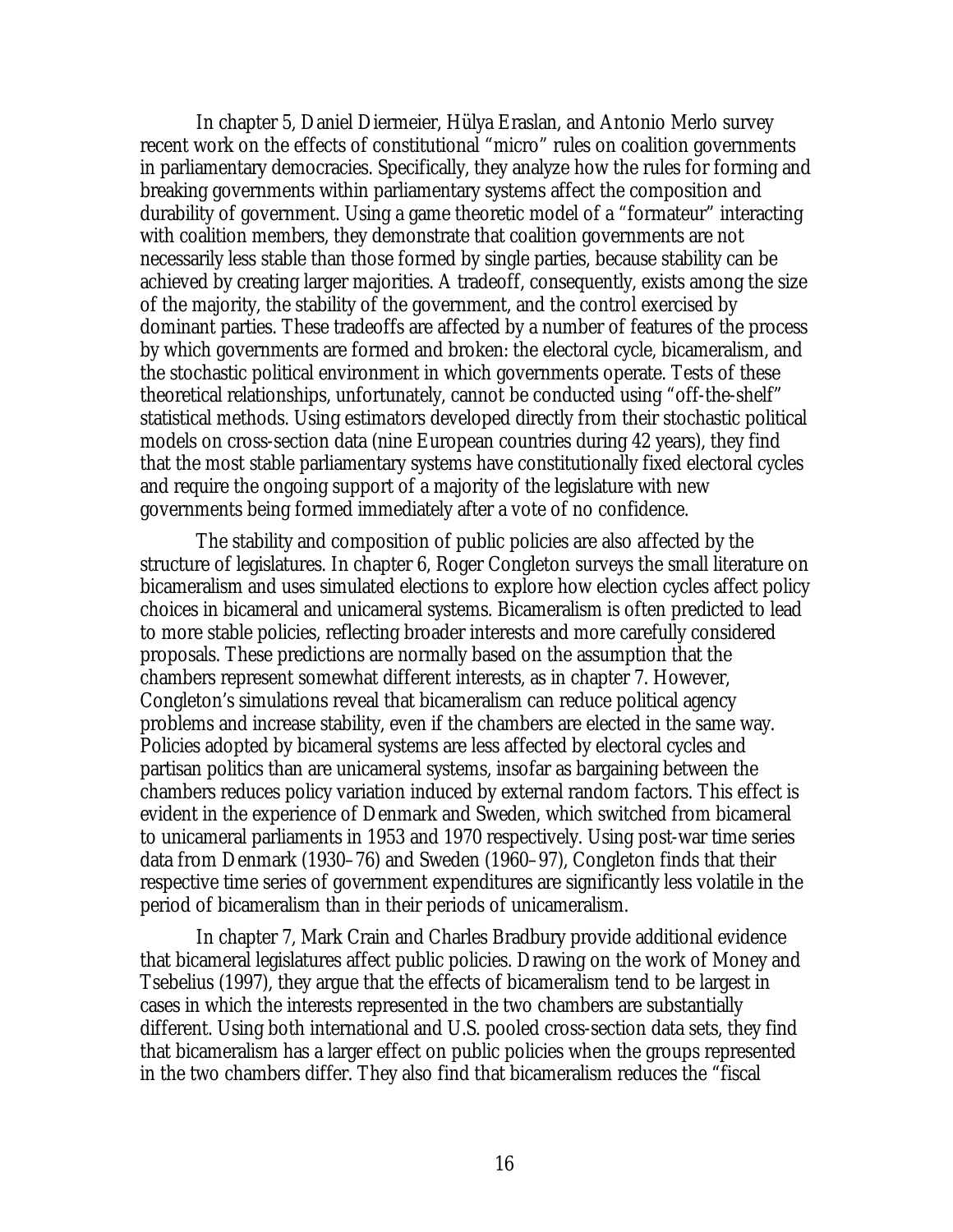commons problem," that is, the fact that governmental expenditures tend to rise with size of its legislature.

# **Federalism and Decentralization**

Another significant structural variation among democracies is the extent to which policymaking power is centralized within a unified national government or is distributed among the central, regional, and local governments. Part three explores the effects of decentralization on government policymaking. The literature on fiscal federalism is the largest and one of the oldest of the rational choice literatures on constitutional design. An extensive theoretical and empirical literature has analyzed the extent to which competition among local governments encourages the efficient provision of government services or discourages it.

In chapter 8, Dennis Mueller summarizes the normative case for federalism and reviews empirical studies of the effects of decentralization within federal systems. Mueller notes that both decentralized and centralized forms of federalism may potentially have advantages. The normative case for decentralization is that competition among local governments efficiently elicits information about voter preferences and reduces political agency problems. The normative case for centralization is that local determinations of public services ignore effects on individuals living outside the local jurisdiction, which may generate externality problems that are difficult to correct within decentralized systems. Whether decentralized or centralized federal systems, on balance, more effectively promote citizen interests is, consequently, an empirical question.

The empirical literature on fiscal federalism generally finds that relatively decentralized governments are more effective at meeting citizen demands than are more centralized governments. The evidence on intergovernmental grants (the "flypaper effect" literature) suggests that central grants do "stick" to the targeted areas of local expenditures, which allows a central government to address fiscal equity concerns and encourage local governments to solve externality problems that might otherwise be neglected. However, central grants may also encourage excessive spending at the local level by creating "common pool problems." In general, efficiency requires that spending and financing decisions be made at the same level. Mueller also reviews evidence that the efficiency-increasing effect of federalism is larger in systems in which local governments are more responsive to local demands, as in jurisdictions where referenda are used for key policy decisions.

Of course, not only local governments are affected by decentralization. In chapter 9, Brian Knight analyzes how central government policies may be influenced by local government interests in cases in which representatives are elected from regional or local districts. Common pool problems exist when local governments (and local voters) do not pay the full price for centrally provided local services. In such cases, locally elected representatives tend to take account of their constituent's local tax prices and local service levels and evaluate national policies on the basis of local rather than global considerations. Moreover, if representatives elected to the central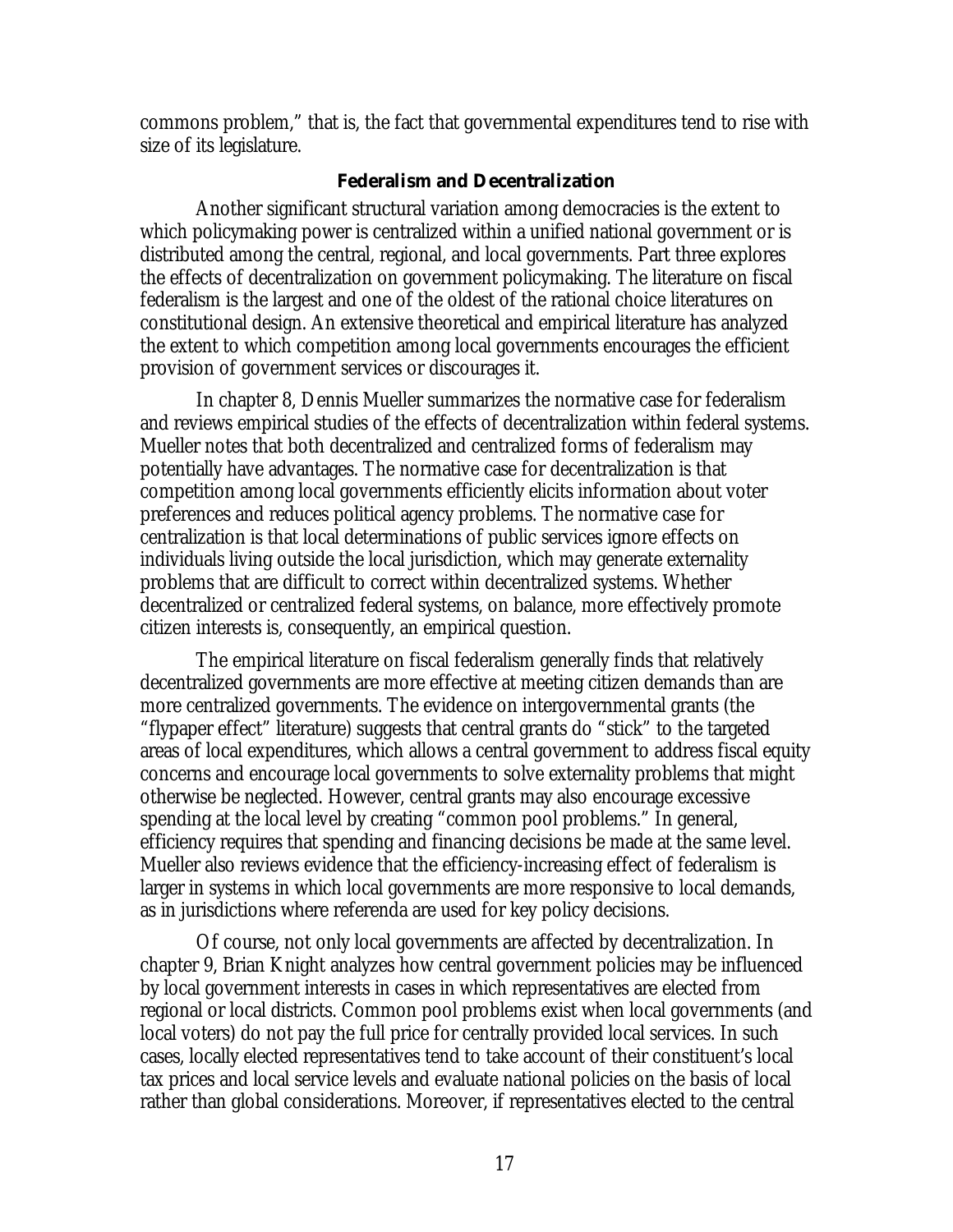government actually represent local rather than national interests, they will favor local over national programs at the margin and overrepresented seats will obtain relatively greater resources from the central government. Knight provides evidence that this is the case within the United States and, furthermore, that disproportionality in the seats in the American legislature favors small states over larger states.

# **Judicial Independence, Civil Law, and the Rule of Law**

Besides political decisionmaking procedures, there are a variety of other institutions and political constraints of a more or less constitutional nature that affect the range of public policies that can be adopted. For examples, most modern democracies include a bill of rights that rules out various kinds of policies (arbitrary arrest, discrimination, censorship, and so on), while mandating others (national defense, education, and social insurance). Other durable constraints are implicit in a nation's civil law and judicial system, and in the long-term nature of the policies themselves. Insofar as a polity's constitution may be thought of as its collection of durable decision making procedures and constraints, such laws may be regarded as constitutional in nature whether formally codified in a nation's constitutional documents or not. Constitutional constraints, however adopted, may not bind a government unless some form of electoral or judicial feedback assures compliance with those constraints.

Part four of the book explores the effects of judicial independence and other long term constraints on a nations public policies and prosperity. Does judicial independence within a democracy affect public policy? Can depoliticizing some areas of law encourage prosperity in well-functioning democracies?

In chapter 10, Stefan Voigt and Lars Feld survey the literature on judicial independence, which suggests that judicial independence can have positive effects on economic development by depoliticizing the implementation of public policy and law enforcement. Uniform enforcement of the civil, criminal, and regulatory law tends to reduce economic and political risks, as well as private transaction costs, which tends to increase investment rates and specialization. Judicial independence, however, cannot be readily deduced from a nation's formal constitutional documents, because the formal relationships between the government and court system allow a variety of fiscal and political pressures to be placed on the judiciary and because not all governments follow the rules of their constitutional documents. Voigt and Feld create indices of de jure and de facto judicial independence for the highest courts of appeal in 80 countries and assemble other economic, political, and cultural data for those countries for 1980–98. Adjusting for country differences, their estimates indicate that de facto, rather than de jure, judicial independence increases economic growth rates.

Overall, the effects of a nation's system of public and private law define a nation's economic constitution—the rules under which private economic decisions are made. In chapter 11, Randall Holcombe, Robert Lawson, and James Gwartney survey empirical work on the effects of durable features of a nation's civil and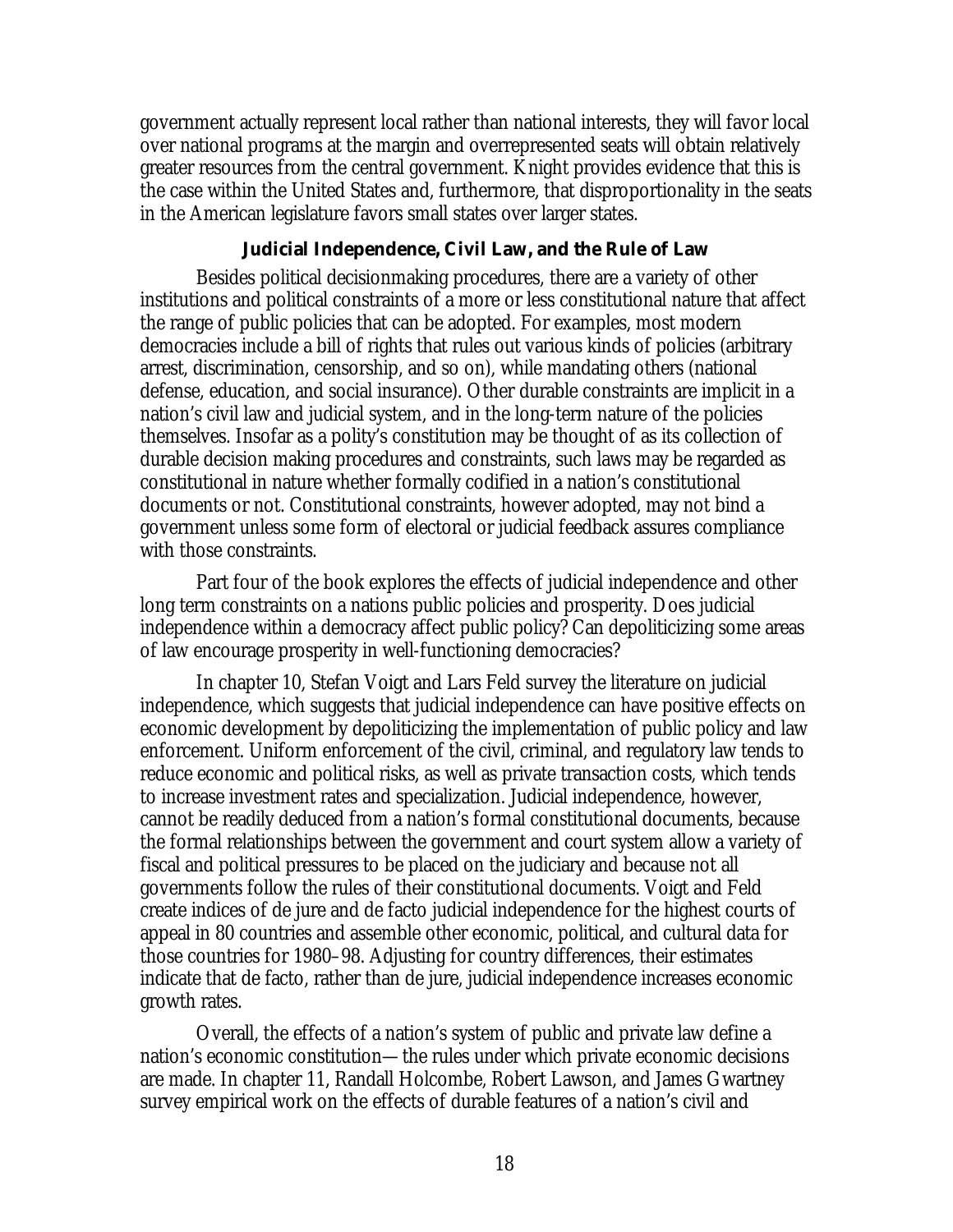regulatory legal system on national growth rates, giving particular attention to studies that include indices of economic freedom. The results of that research program suggest that the worldwide variation in economic prosperity is substantially explained by institutions and laws that reduce uncertainty and transaction costs. Previous indexbased research has examined the effects of economic policy and institutions on economic performance for more than a hundred countries. Their new research determines whether those results hold for the subset of developed countries when focusing more narrowly on public policies with a quasi-constitutional status. Using data from 18 OECD countries, their new results indicate that economic growth rates are higher in countries with constitutional provisions and durable public policies that support market transactions (or at least do not discourage them). They conclude that even generally well-performing economic systems can benefit from reform of their economic constitutions.

## **Constitutional Dynamics and Stability**

Constitutions are not chiselled in stone, but are amended from time to time. Constitutions may be revised using formal amendment procedures specified in constitutional documents, or they may be implicitly revised through judicial interpretation and reinterpretation, and as informal norms, rules, and ordinary legislation change through time. If a polity's fundamental political procedures and constraints can affect public policies, as indicated above, and if public policies affect individual wealth and well-being, then it is clear that individuals and groups will have an interest in modifying their existing constitutions to advance both narrow and general interests. In the long run, the constitutional rules governing day-to-day politics in a particular nation are endogenous to its own constitutional politics. None the less, this level of politics is also constitutionally constrained, insofar as formal amendment procedures are applied.

Part five explores some dynamic issues in constitutional design that have not received much attention in the rational choice literature. How important are formal amendment processes? What characteristics do stable constitutions have? Is constitutional durability and stability a consequence of a well-designed amendment process or of other constraints that limit the domain of public policy?

In chapter 12, Bjørn Rasch and Roger Congleton survey the relatively small literature on constitutional amendment procedures. A wide variety of formal amendment procedures are used by democratic countries. These vary from relatively easy majoritarian procedures, as in Sweden and the United Kingdom, to relatively more demanding and inclusive procedures, as in Denmark and the United States. Evidence from the OECD countries suggests that the stability of a nation's formal constitution increases as the number of veto points in the amendment process increases.

The link between the stringency of amendment procedures and overall constitutional stability, however, is not clear. This is, in part, because not all constitutional reforms are equally important, and, consequently, simply counting the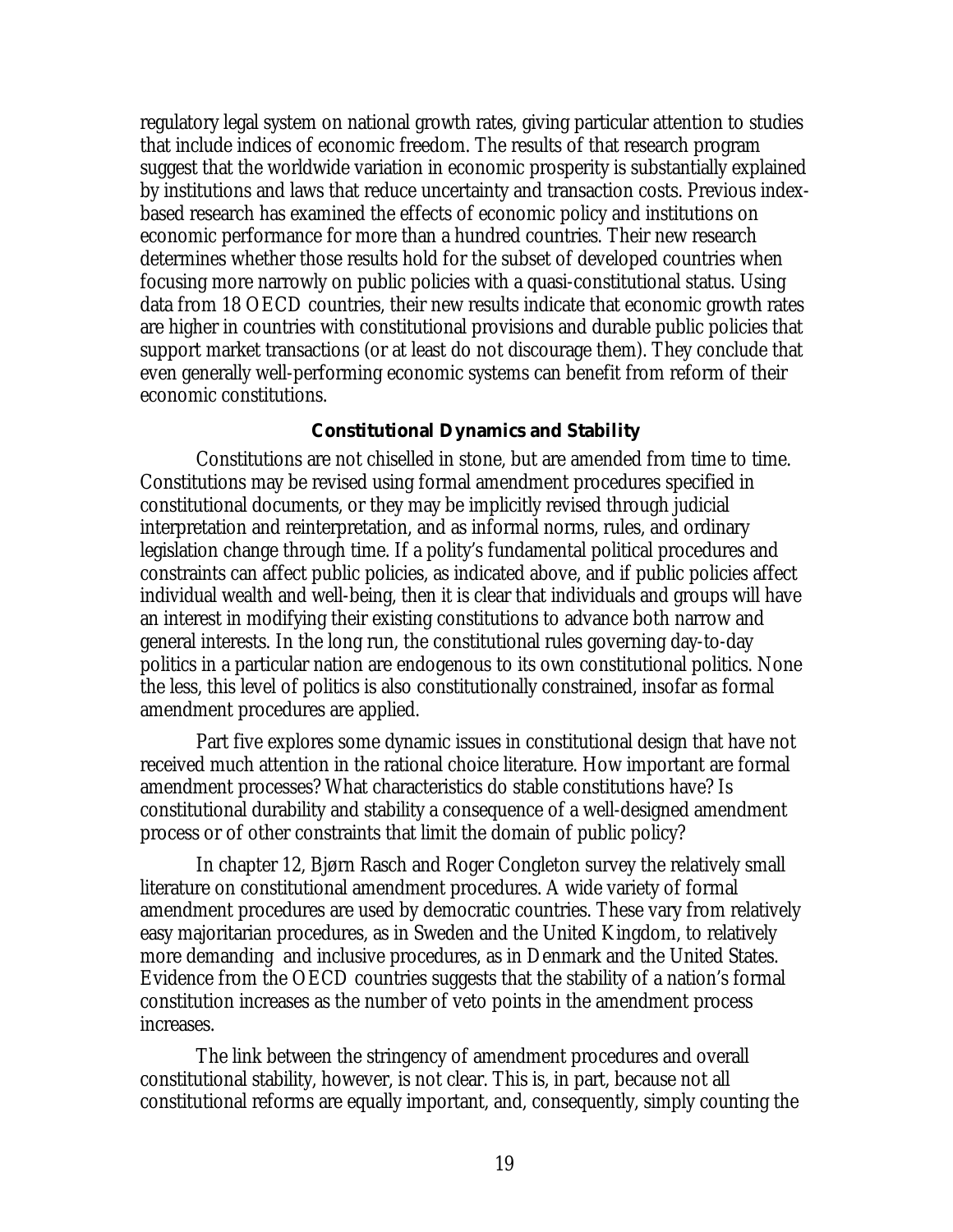number of reforms provides only a rough measure of the extent to which fundamental political procedures and constraints change through time. It is also because constitutions can be reformed informally as well as formally, and informal changes are difficult to discern and quantify. For example, the hard-to-amend U.S. constitution has changed considerably through time as the result of judicial interpretation rather than formal amendments.

Moreover, informal agreements can be very important determinants of a nation's constitutional stability although they are often unappreciated in constitutional research. In chapter 13, Barry Weingast analyzes how a self-enforcing constitution can fail when the "stakes" of public policy suddenly increase. Using examples from American and Spanish constitutional history, he argues that constitutional stability depends partly on informal pacts among political elites. Both formal and informal pacts among elites are more likely to stand the test of time when they remove particularly threatening policies from the domain of constitutionally permitted legislation. Such informal rules as well as the formal "takings" clauses of modern constitutions increase political stability by keeping the political stakes relatively low, which tends to reduce the extent and intensity of distributive conflicts.

# **VII. Conclusion: Democratic Constitutional Design Affects Public Policy**

The rational choice literature on constitutional design is very much a work in progress, and recent publication rates suggest that much remains to be analyzed and tested. The rapidly accumulating research, however, has already made substantial additions to its rational-choice precursors and to longstanding historical and legal research on democratic constitutional design. Overall, the results suggest that subtle variations in democratic constitutional design can have systematic and quantifiable effects on national politics, public policies, and long-term national prosperity. For example:

- Electoral systems affect public policy both directly and indirectly. Political representatives tend to be more accountable to the electorate under plurality voting than under proportional representation.
- Direct democracy reduces political agency problems even further, affecting both spending patterns and budget deficits.
- Popular initiatives and referenda stimulate policy debate and citizen involvement, making citizens better informed about policy issues, more satisfied with policy outcomes and less distrustful of politicians.
- Government spending patterns differ under PR and plurality systems.
- Polities with proportional representation tend to have larger government sectors and larger budget deficits than those with first-past-the-post systems. This is evidently caused, at least in part, by the prevalence of coalition governments under proportional representation.
- The size and stability of a coalition government is affected by a number of "micro" rules determining government formation.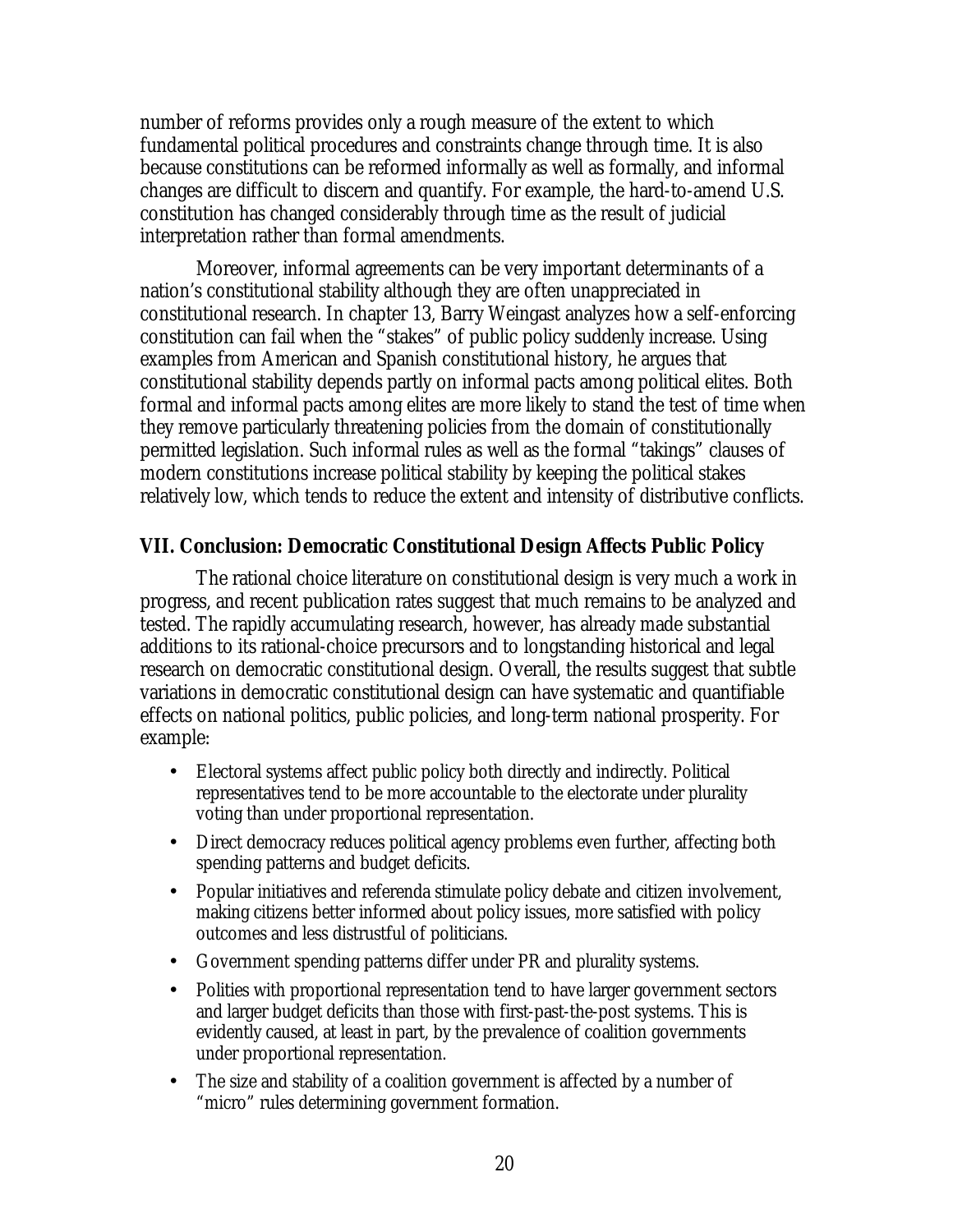- Bicameral systems tend have more predictable public policies, and are somewhat less susceptible to the fiscal commons problem.
- Federal systems tend to be more responsive to variations in local demands. They can also enhance efficiency through institutional competition among local governments. On the other hand, they may contribute to fiscal commons problems at the national level.
- Polities tend to be more prosperous if civil law is depoliticized and protected via an independent judiciary.

An important finding, which runs through many of the contributions in this volume, is that representative systems of governance are subject to a variety of political agency problems. Elected representatives do not always represent the shared interests of their electorate. Agency problems can be reduced through several institutional features, although a tradeoff often exists between benefits and drawbacks of particular institutions. Institutions that can reduce political agency problems tend to be those that ensure some kind of division of power, and include:

- Direct democracy
- Divided government (bicameralism or presidentialism)
- Decentralization (fiscal federalism)
- An independent judiciary

It is not the division of power itself that reduces agency problems, of course, but rather the additional information generated and the productive forms of competition engendered by that division.

The stability of a particular government depends, as noted, on a number of micro rules determining government formation and dissolution. Constitutional stability similarly depends upon both formal and informal procedures of amendment. Democratic constitutions tend to be more stable if unproductive conflicts about political decisions are avoided by depoliticizing some potential areas of policy, whether formally in constitutional documents or with informal agreements among political elites.

Of course, the conclusion that "political institutions matter" has long been present in comparative political research, and it has also long been implied by the rational choice to analyses of constitutional design. In this respect, the new empirical research provides additional support for those strands of research that accord significance to a nation's institutions. Agreement, of course, is not the same as redundancy. That scholars from different academic backgrounds independently reach largely similar conclusions suggests that the effects of constitutions are real rather than imagined.

The new work differs from the old, moreover, in its attempt to understand the effects of political institutions as products of self-interested behavior by rational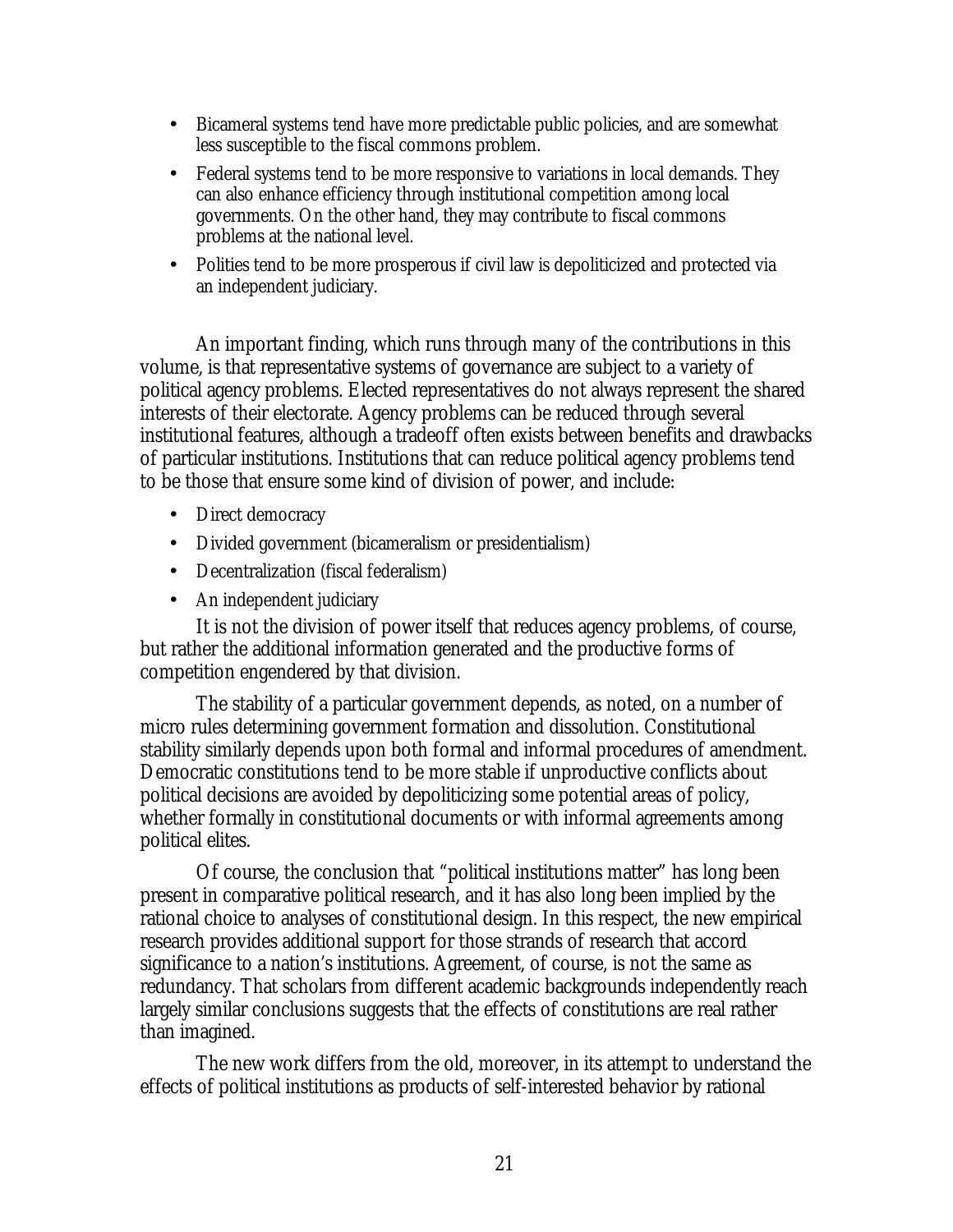individuals rather than as consequences of broad historical and cultural trends, or of the personalities of the particular persons who rise to positions of power. It attempts to model political relationships analytically and to quantify the effects of those relationships using new and increasingly powerful statistical tools and extensive data sets. The new research, consequently, provides increasingly rigorous models of the processes by which institutions affect political outcomes and stronger quantitative evidence of the magnitude of those effects, which sheds new light on the tradeoffs involved in constitutional design.

The research surveyed in this volume is of interest, in part, because not all modern work in the economic, legal, and historical traditions attributes much importance to political institutions or to constitutional documents. A good deal of economic analysis continues to ignore the affects of political institutions on public policies and thereby on prosperity. And, many histories have been written that devote very few pages to constitutional and institutional developments. The research surveyed in the present volume implies that such economic and historical accounts underestimate the importance of durable political institutions and changes to them.

More important than its contribution to the academic literature, the work summarized in this book sheds new light on the consequences of alternative democratic institutions for public policies and economic development. Democratic constitutions often change through time although they may remain democratic, as has been evident throughout Europe, Eastern Asia, and North America in the twentieth century. It is also evident from the work presented in this book that not all such reforms are improvements or mere symbols of their times. Neither constitutional history nor political economy stops when a nation becomes "democratic," because the details of democratic constitutional design matter.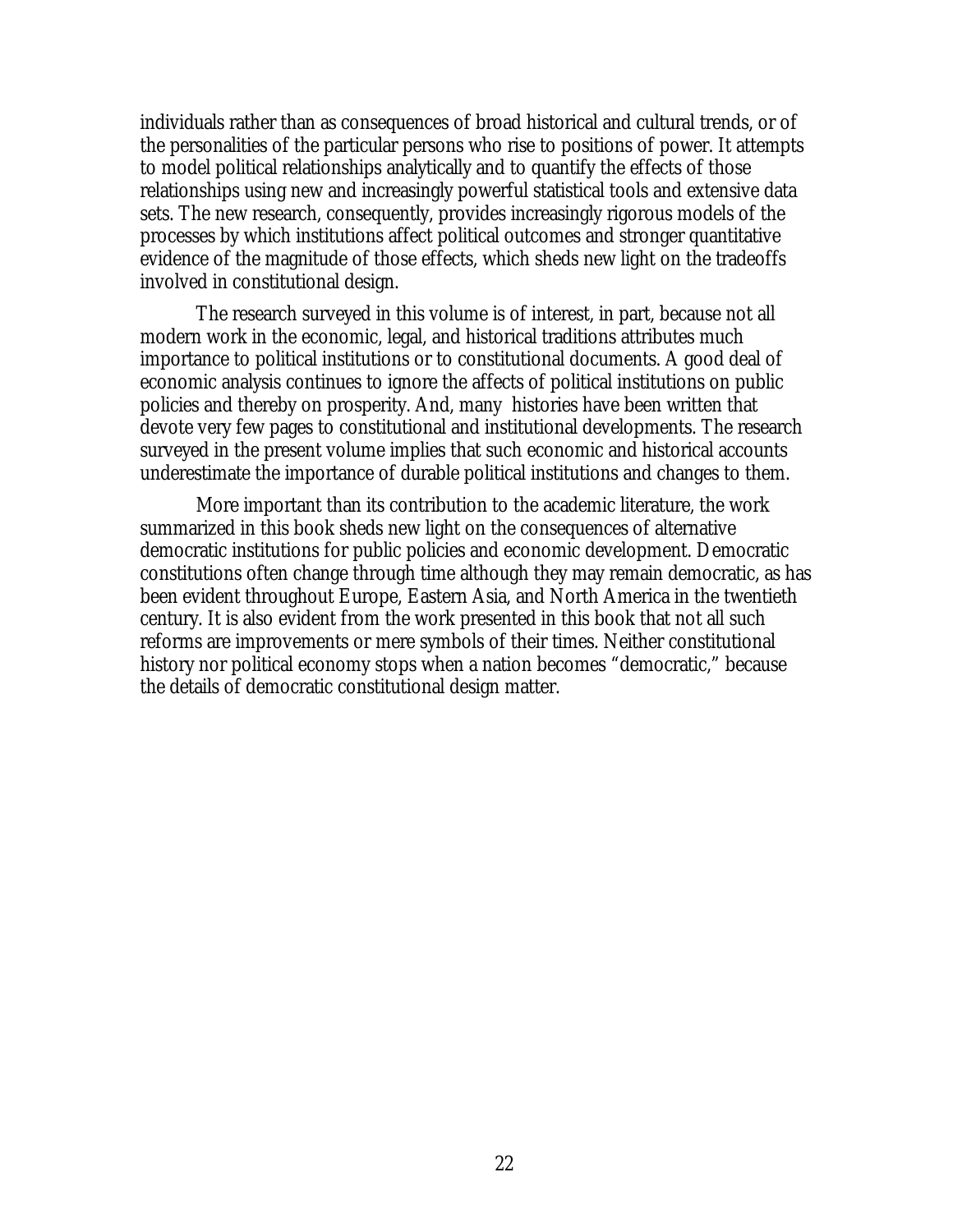### **References**

- Abrams, B. and W. Dougan. 1986. "The Effects of Constitutional Restrains on Government Spending." *Public Choice* 49: 101–16.
- Acemoglu, D. and J. A. RObinson (2001) A Theory of Political Transitions. *American Economic Review* 91:938-63.
- Alesina, A. and G. Tabellini. 1987. "Rules and discretion with noncoordinated monetary and fiscal policy." *Economic Inquiry* 25: 619–30.
- ——— . 1990. "A Positive Theory of Fiscal Deficits and Government Debt." *The Review of Economic Studies* 57: 403–14.
- Alesina, A. and H. Rosenthal. (1995. *Partisan Politics, Divided Government, and the Economy*. Cambridge: Cambridge University Press.
- Anderson, G., D. T. Martin, W. F. Shughart, and R. D. Tollison. 1990. "Behind the Veil: The Political Economy of Constitutional Change" in W. M. Crain and R. D. Tollison, eds. *Predicting Politics: Essays in Empirical Public Choice*. Ann Arbor: University of Michigan Press.
- Aristotle. 150 BC/1962. *The Politics*. Translated by T. A. Sinclair. New York: Penguin.
- Arrow, K. 1951. Social Choice and Individual Values. New York: Wiley.
- Austen-Smith, D. 1987. "Interest Groups, Campaign Contributions, and Probabilistic Voting." *Public Choice* 54: 296–321.
- Baldwin, R. 1982. "The Political Economy of Protectionism." *Import Competition and Respons*e. J. N. Bhagwati, ed. Chicago: University of Chicago Press.
- Banaian, K., L. O. Laney, and T. D. Willett. 1983. "Central Bank Independence: An International Comparison." *Economic Review*. Federal Reserve Bank of Dallas. March: 1–13.
- Barnett, W. A., M. J. Hinich, and N. J. Schofield, eds. 1993. Political Economy: Institutions, Competition, and Representation: Proceedings of the Seventh International Symposium in Economic Theory and Econometrics. New York: Cambridge University Press.
- Becker, G. S. 1983. "A Theory of Competition among Pressure Groups for Political Influence." *Quarterly Journal of Economics* 98: 371–400.
- Beghin, J. C. and M. Kherallah. 1994. "Political Institutions and International Patterns of Agricultural Protection." *The Review of Economics and Statistics* 76: 482–89.
- Berman, H. J. 2003. *Law and Revolution II*. Cambridge Mass.: Harvard University Press.
- Besley T. and A. Case. 2003. "Political Institutions and Policy Choices: Evidence from the United States." *Journal of Economic Literature* 61: 7–73.
- Besley, T. and S. Coate. 1995. "Incumbent Behavior: Vote-Seeking, Tax-Setting, and Yardstick Competition." *The American Economic Review* 85: 25–45.
- ———. 1997. "An Economic Model of Representative Democracy." *Quarterly Journal of Economics* 88: 139–56.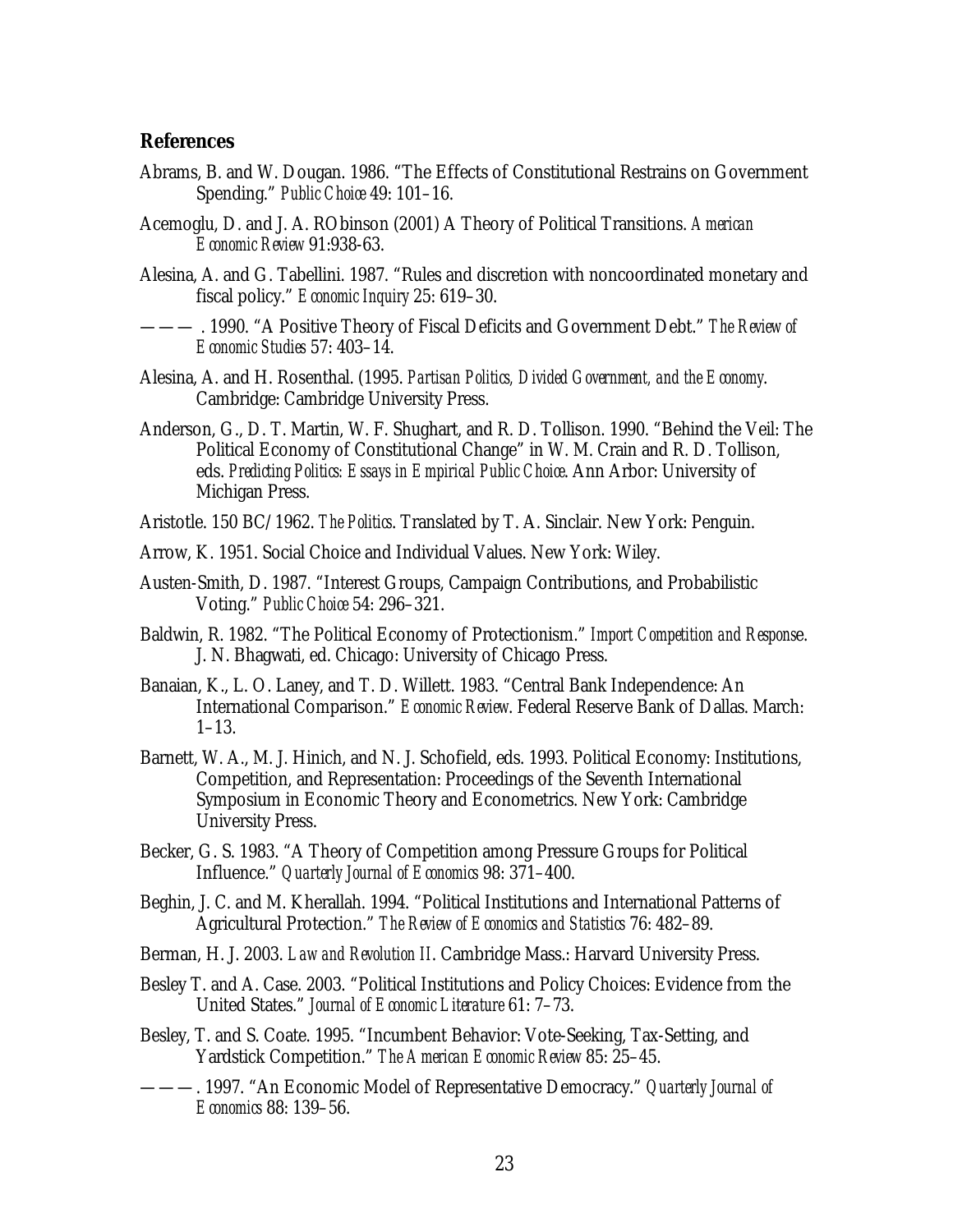Black, D. 1948. "On the Rationale of Group Decision-Making." *Journal of Political Economy* 56: 23–34.

———. "The Decisions of a Committee Using a Special Majority." *Econometrica* 16: 245–61.

- Boardman, A. and A. R. Vining 1989. "Ownership and Perfomance in Competitive Environnments : A Comparison of the Performance of Private, Mixed, and State-Owned Enterprises." *Journal of Law and Economics* 32: 1-33.
- Borda, J. C. 1781. "Mémoire sur les Elections au Scrutin." *Histoire de l'Academie Royale des Sciences.* Paris.
- Brennan, G. and A. Hamlin. 2000. *Democratic Devices and Desires.* Cambridge: Cambridge University Press.
- Brennan, G. and J. M. Buchanan. 1980. *The Power to Tax.* Cambridge: Cambridge University Press.
- Breton, A. 1974. The Economic Theory of Representative Government. Chicago: Aldine.
- Breton, A. and R. Wintrobe. 1975. "The Equilibrium Size of a Budget-Maximizing Bureau." *Journal of Political Economy* 83: 195–207.
- Browning, E. 1975. "Why the Social Insurance Budget Is Too Large in a Democracy." *Economic Inquiry* 22: 373–88.
- Buchanan, J. M. and G. Tullock. 1962. *The Calculus of Consent.* Ann Arbor: University of Michigan Press.
- Buchanan, J. M. and R. D. Congleton. 1998. *Politics by Principle Not Interest: Toward Nondiscriminatory Democracy.* Cambridge: Cambridge University Press.
- Buchanan, J. M. and R. Wagner. *Democracy in Deficit*. New York: Academic Press. 1977.
- Carter, J. R. and D. Schap. 1990. "Line-Item Veto: Where Is Thy Sting?" *The Journal of Economic Perspectives* 4: 103–18
- Condorcet, Marquis de. 1785. Essai sur l'application de l'analyse à la probabilité des décisions redues a la plu alite des voix. Paris: L'Imprimerie Royale.
- Congleton, R. D. 1989. "Campaign Finances and Political Platforms: the Economics of Political Controversy." *Public Choice* 62: 101–18.
- ———. 2001. "On the Durability of King and Council: The Continuum between Dictatorship and Democracy." *Constitutional Political Economy* 12: 193-215.
- ———. 2003. *Improving Democracy through Constitutional Reform*. Dordrecht: Kluwer Academic Press.
- Congleton, R. D. and W. F. Shughart. 1990. "The Growth of Social Security: Electoral Demand or Political Pull?" *Economic Inquiry* 28: 109–32.
- Cooter, R. 2000. *The Strategic Constitution.* Princeton: Princeton University Press.
- Coughlin, P., D. C. Mueller, and P. Murrell. 1990. "Electoral Politics, Interest Groups and the Size of Government." *Economic Inquiry 28*: 682–705*.*
- Cox, G. 1987. "Electoral Equilibria under Alternative Voting Institutions." *American Journal of Political Science* 31: 82–108.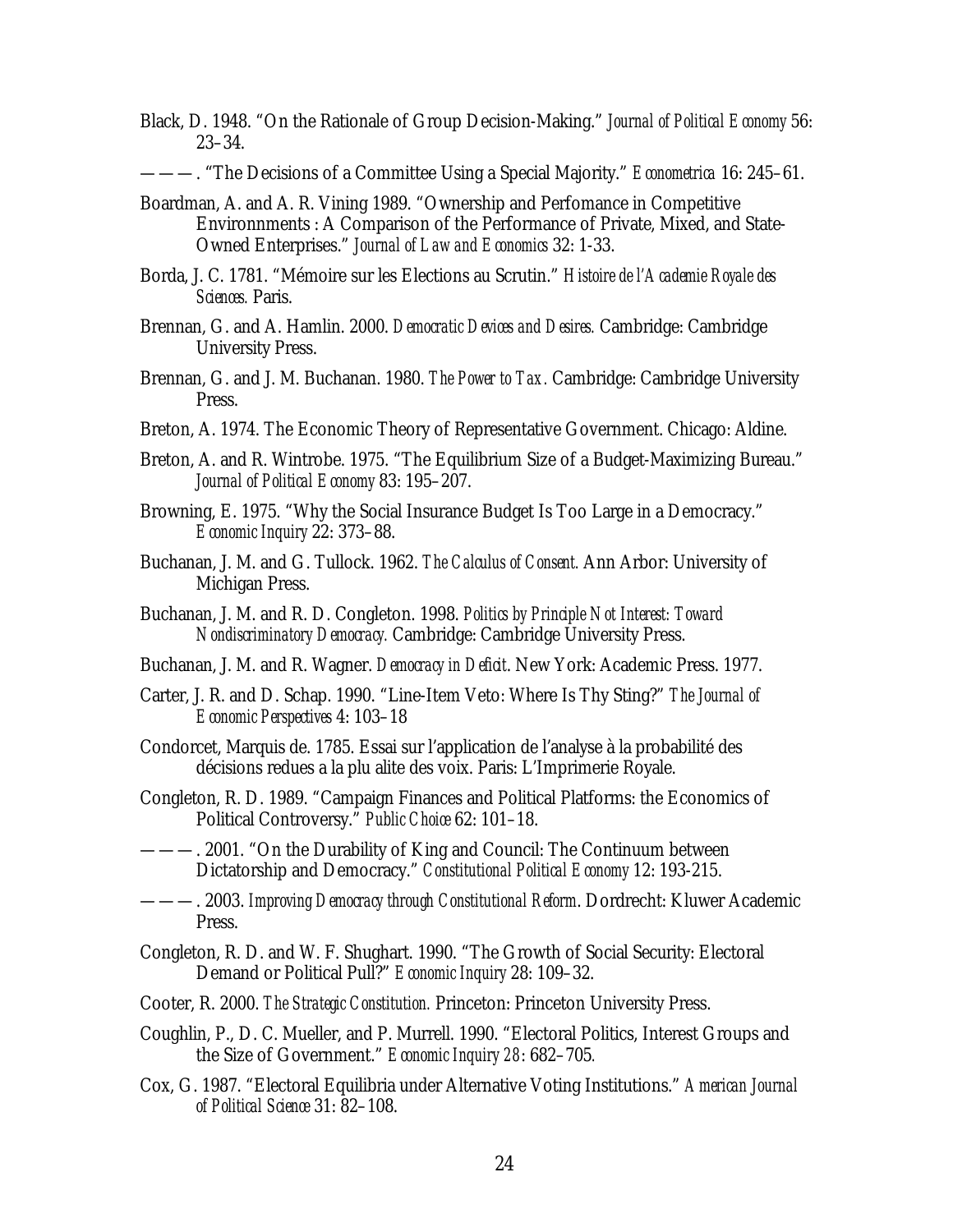———. 1997. *Making Votes Count*. Cambridge: Cambridge University Press.

- Crain, W. M. and J. C. Miller. 1990. "Budget Process and Spending Growth." *William and Mary Law Review* 31: 1021–46.
- Crain, W. M. and R. D. Tollison. 1979. "Constitutional Change in an Interest Group Perspective," *Journal of Legal Studies* 8: 165–175.
- Crain, W. M. and A. Zardkoohi 1978. "A Test of the Property-Rights Theory of the Firm: Water Utility Companies in the United States." *Journal of Law and Economics* 21:395- 408.
- Cukierman, A. 1992. Central Bank Strategy, Credibility and Independence: Theory and Evidence. Cambridge, MA: MIT Press.
- Cukierman, A. and A. H. Meltzer. 1986. "A Positive Theory of Discretionary Polity, the Cost of a Democratic Government, and the Benefit of a Constitution." *Economic Inquiry* 24: 367–88.
- Davies, D. G. 1971. "The Efficiency of Public versus Private Firms: the Case of Australia's Two Airlines." *Journal of Law and Economics* 14: 149–65.
- Debreu, G. 1957. Theory of Value: An Axiomatic Analysis of Economic Equilibrium. New Haven: Yale University Press.
- Diermeier, D., H. Eraslan, and A. Merlo. 2002. "Coalition Governments and Comparative Constitutional Design." *European Economic Review* 46: 893–907.
- Denzau, A. and K. Grier. 1980. "Determinants of Local School Spending: Some Consistent Estimates." *Public Choice* 44: 385–83.
- Denzau, A. and M. Munger. 1986. "Legislators and Interest Groups: How Unorganized Interests Get Represented." *American Political Science Review* 80: 89–106.
- Dixit, A. 1996. The Making of Economic Policy: A Transactions Cost Politics Perspective. Cambridge: Cambridge University Press.
- Dixit, A., G. Grossman, and E. Helpman. 1997. "Common Agency and Coordination, General Theory and Application to Government Policy Making." *Journal of Political Economy* 105: 752–69.
- Downs, A. 1957. "An Economic Theory of Political Action in a Democracy." *Journal of Political Economy* 65: 135–50.
- ———. 1965. "A Theory of Bureaucracy." *American Economic Review* 55: 439–46.
- Duverger, M. 1954. Political Parties, Their Organization, and Activity in the Modern State. New York: Wiley.
- Finer, S. 1997. *The History of Government from the Earliest Times*. Vol. 3. Oxford: Oxford University Press.
- Ferejohn, J. 1974. Pork Barrel Politics: Rivers and Harbors Legislation, 1947–68. Stanford: Stanford University Press.
- Frey, B. S. 1994. "The Role of Democracy in Securing Just and Prosperous Societies." *The American Economic Review* 84: 338–42.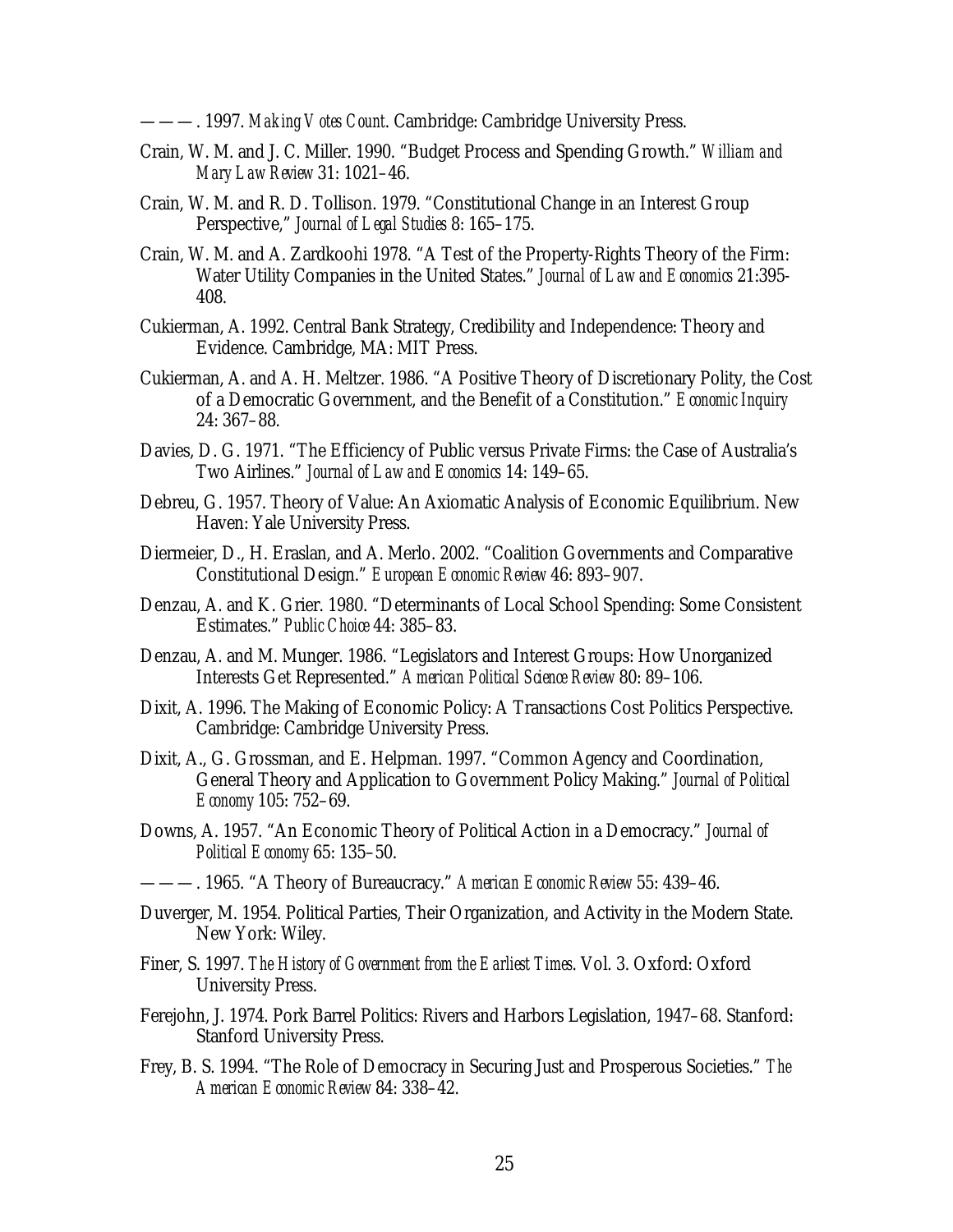- Frey, B. S. and A. Stutzer. 2000. "Happiness, Economy, and Institutions." *Economic Journal*  110: 918–38.
- ———. 2002. Happiness and Economics: How the Economy and Institutions Affect Wellbeing. Princeton: Princeton University Press.
- Gilligan, T. W. and J. G. Matsusaka. 1995. "Deviations from Constituent Interests: The Role of Legislative Structure and Political Parties in the States." *Economic Inquiry* 33: 383- 401
- ———. 2001. "Fiscal Policy, Legislature Size, and Political Parties: Evidence from State and Local Governments in the First Half of the 20th Century." *National Tax Journal* 54: 57–82.
- Glazier, A. 1989. "Politics and the Choice of Durability." *American Economic Review* 79: 1207– 14.
- Gordon, S. 1999. Controlling the State: Constitutionalism from Ancient Athens to Today. Cambridge, Mass.: Harvard University Press.
- Grier, K. 1989. "On the Existence of a Political Monetary Cycle." *American Journal of Political Science* 33: 379–89.
- Grier, K. B. and G. Tullock. 1989. "An Empirical Analysis of Cross-National Economic Growth, 1951–80." *Journal of Monetary Economics* 24: 259–76.
- Grossman, G. M. and E. Helpman. 1996. "Electoral Competition and Special Interest Politics." *Review of Economic Studies* 63: 265–86.
- Gwartney J. D., R. A. Lawson, and R. G. Holcombe. 1999. "Economic Freedom and the Environment for Economic Growth." *Journal of Institutional and Theoretical Economics* 155: 643–63.
- Hall, P. A. and R. C. R. Taylor. 1996. "Political Science and the Three New Institutionalisms." *Political Studies* 46: 936–57.
- Hammond, T. H. and G. J. Miller. 1987. "The Core of the Constitution." *APSR* 81: 1155– 74.
- Hibbs, D. 1977. "Political Parties and Macroeconomic Policy." *American Political Science Review* 71: 1467–87.
- Hillman, A. L. and H. W. Ursprung. 1988. "Domestic Politics, Foreign Interests, and International Trade Policy." *American Economic Review* 78: 719–45.
- Holcombe, R. G. 1977. "The Florida System: A Bowen Equilibrium Referendum Process." *National Tax Journal* 30: 77–84.
- Holcombe, R. G. and A. Zardkoohi. 1981. "The Determinants of Federal Grants." *Southern Economic Journal* 48: 393–99.
- Holtz-Eakin, D. 1988. "The Line Item Veto and Public Sector Budgets: Evidence from the States." *Journal of Public Economics* 36: 269–92.
- Inman, R. P. and M. A. Fitts. 1990. "Political Institutions and Fiscal Policy: Evidence from the U. S. Historical Record." *Journal of Law, Economics, & Organization* 6: 79–132.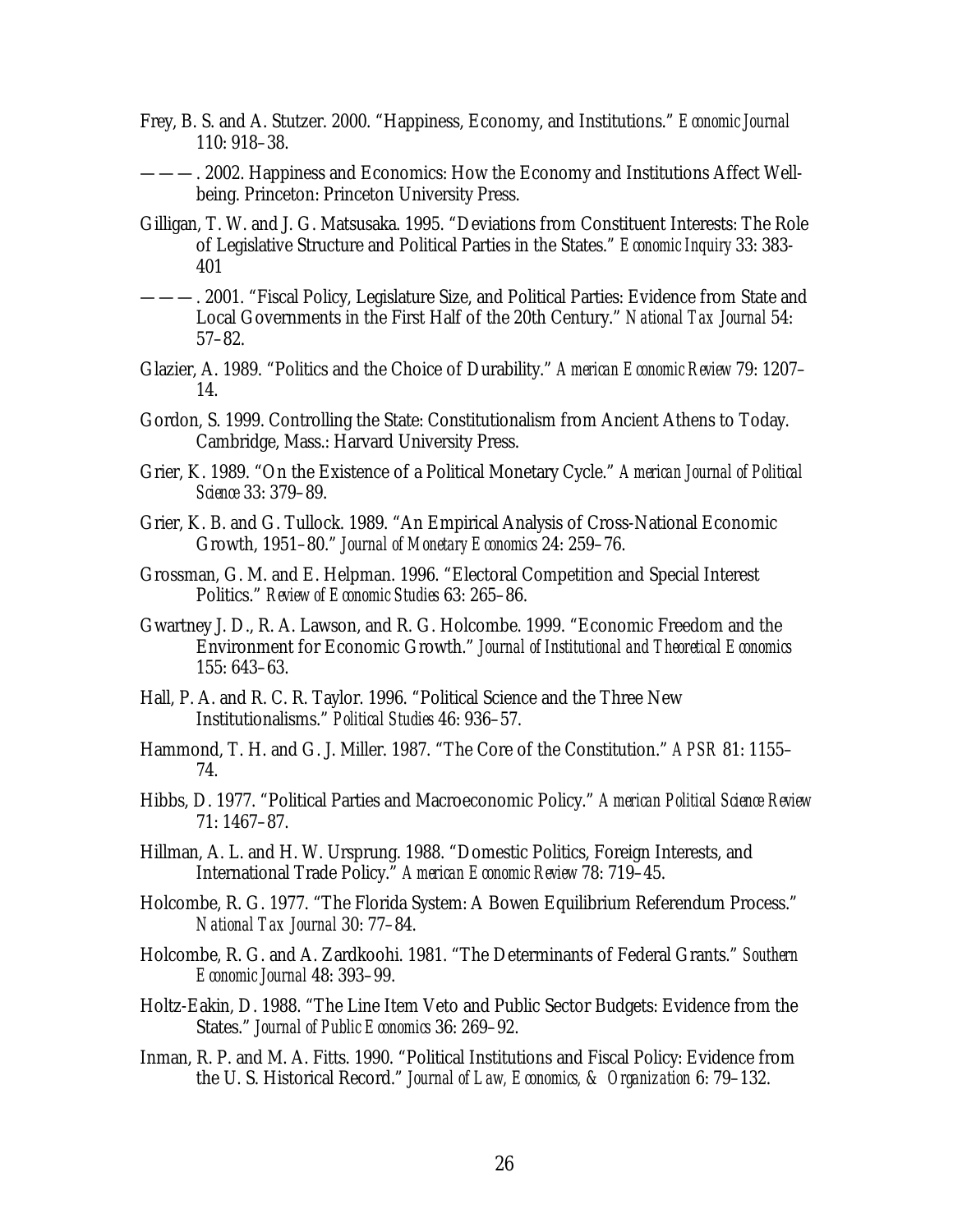- Knack, S. and P. Keefer. 1995. "Institutions and Economic Performance: Cross-Country Tests Using Alternative Institutional Measures." *Economic and Politics* 7: 207–27.
- ———. 1997. "Does Social Capital Have an Economic Payoff? A Cross-Country Investigation." *The Quarterly Journal of Economics* 112: 1251–88.
- Kramer, G. H. 1971. "Short-Term Fluctuations in U.S. Voting Behavior, 1896–1964." *American Political Science Review* 65: 133–43.
- Kruger, A. O. 1974. "The Political Economy of the Rent-Seeking Society." *American Economic Review* 54: 291–303.
- Kydland, F. and E. Prescott. 1977. "Rules Rather than Discretion: the Inconsistency of Optimal Plans." *Journal of Political Economy* 85: 473–90.
- Laffont, J. J. and J. S. Tirole. 1993. *A Theory of Incentives in Procurement and Regulatios.* Cambridge: MIT Press.
- Landes, M. and R. A. Posner. 1975. "The Independent Judiciary in an Interest Group Perspective." *Journal of Law and Economics* 18: 875–901.
- Laver, M. and K. A. Shepsle. 1996. Making and Breaking Governments: Cabinets and Legislatures in Parliamentary Democracies. Cambridge: Cambridge University Press.
- Lijphart, A. 1990. "The Political Consequences of Electoral Laws 1945–85." *American Political Science Review* 84: 481–96.
- ———. 1994. Electoral Systems and Party Systems: A Study of Twenty-Seven Democracies, 1945–1990. New York: Oxford University Press.
- Lipset, S. M. 1959. "Some Social Requisites of Democracy: Economic Development and Political Legitimacy*." American Political Science Review* 53: 69–105.
- Lott, J. R. and L. W. Kenny. 1999. "Did Women's Suffrage Change the Size and Scope of Government?" *Journal of Political Economy* 107: 1163–98.
- Luce, R. D. and H. Raiffa. 1957. Games and Decisions: Introduction and Critical Survey. New York: Wiley.
- Lupia, A. and K. Strom. 1995. "Coalition Termination and the Strategic Timing of Parliamentary Elections." *American Political Science Review* 89(3): 648–69.
- Matsusaka, John G. 1995. "Fiscal Effects of the Voter Initiative: Evidence from the Last 30 Years." *Journal of Political Economy* 103: 587–623.
- ———. 2000. "Fiscal Effects of the Voter Initiative in the First Half of the Twentieth Century." *Journal of Law and Economics* 43: 619–50.
- Mclean, I. 1995. *Classics of Social Choice.* Ann Arbor: University of Michigan Press.
- McCubbins, M. D., R. G. Noll, and B. R. Weingast. 1989. "Administrative Procedures as Instruments of Political Control." *Journal of Law Economics and Organization* 3: 243–77.
- Meltzer, A. H. and S. F. Richard. 1981. "A Rational Theory of the Size of Government." *Journal of Political Economy* 89: 914–27.
- Mesquita, B. B., A. Smith, R. M. Siverson, and R. D. Morrow (2003) *The Logic of Political Survival.* Cambridge Mass: MIT Press.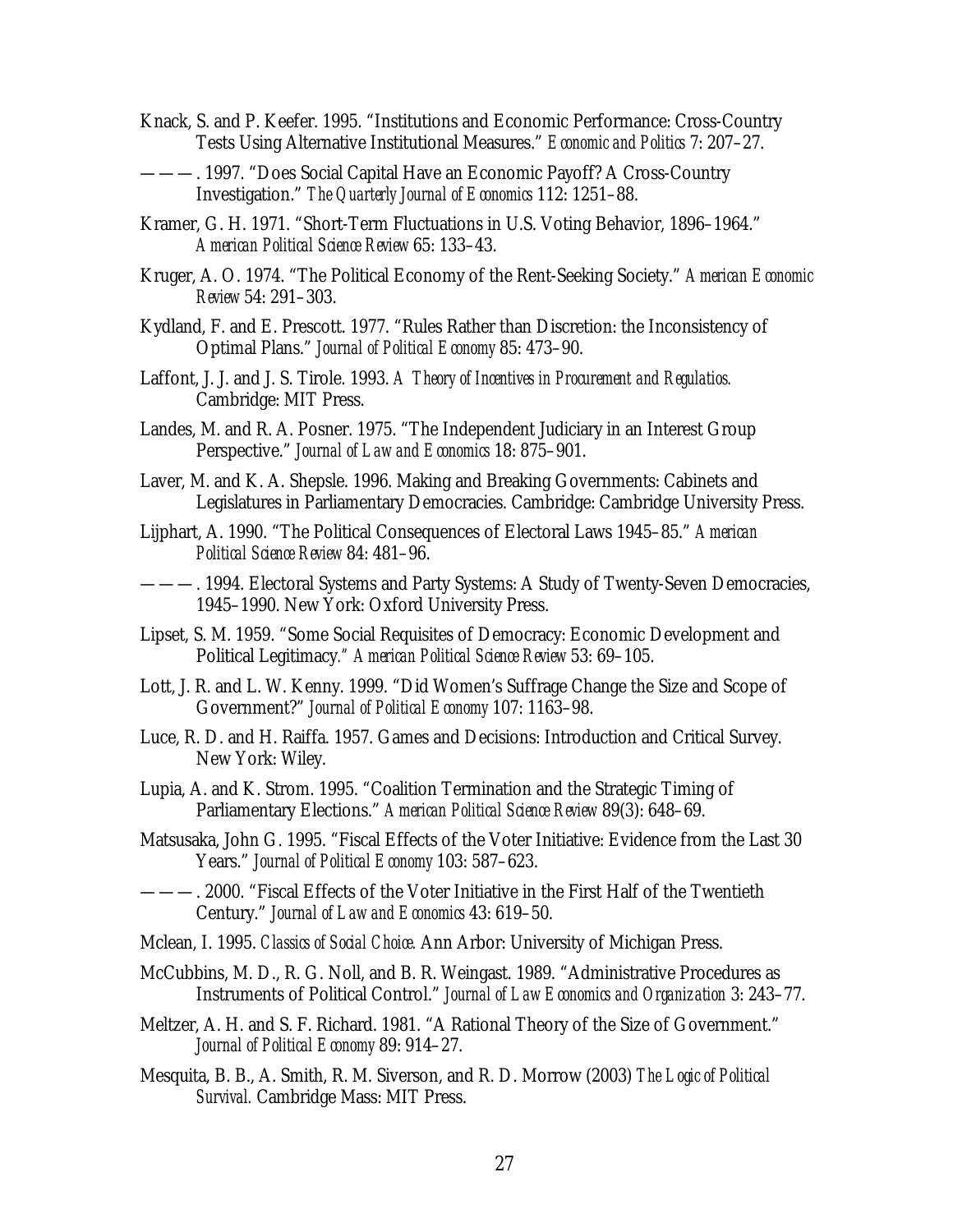Mueller, D C. 1996. *Constitutional Democracy*. New York: Oxford University Press.

- ———. 2003. *Public Choice III.* New York: Cambridge University Press.
- Mueller, D. C. and T. Stratmann. 2003. "The Economic Effects of Democratic Participation." *Journal of Public Economics* 87: 2129–55.
- Niskanen, W. A. 1971. *Bureaucracy and Representative Government*. Chicago: Aldine Press.
- Nordhaus, W. D. 1972. "The Political Business Cycle." Cowles Foundation Discussion Paper No. 333.
- North, D. C. 1985. "The Growth of Government in the United States: An Economic Historian's Perspective." *Journal of Public Economics* 28: 383–99.
- North, D. C. and B. Weingast. 1989. "Constitutions and Commitment: The Evolution of Institutions Governing Public Choice in Seventeenth-Century England," *Journal of Econmic History* 69: 803–32.
- Oates, W. 1972. *Fiscal Federalism.* New York: Harcourt Brace Jovanovich.
- Olson, M. 1965. The Logic of Collective Action; Public Goods, and the Theory of Groups. Cambridge: Harvard University Press.
- ———. 1993. "Dictatorship, Democracy, and Development." *American Political Science Review* 87: 567–76.
- Ostrom, E. 1990. Governing the Commons : the Evolution of Institutions for Collective Action. Cambridge: Cambridge University Press.
- Peltzman, S. 1976. "Toward a More General Theory of Regulation." *Journal of Law and Economics* 19: 211–40.
- ———. 1993. "George Stigler's Contribution to the Economic Analysis of Regulation." *Journal of Political Economy* 101: 818–32.
- Persson, T. and G. E. Tabellini. 1999. "The Size and Scope of Government." Comparative Politics with National Politicians." *European Economic Review* 43: 699–735.
- ———. 2000a. "Comparative Politics and Public Finance." *Journal of Political Economy* 108: 1121–61.
- ———. 2000b. Political Economics: Explaining Economic Policy. Cambridge, Mass.: MIT Press.
- Persson, T., G. Roland, and G. E. Tabellini. 1997. "Separation of Powers and Political Accountability." *Quarterly Journal of Economics* 112: 1163–202.
- Piketty, T. 1999. "The Information Aggregation Approach to Political Institutions." European Economic Review 43: 791–800.
- Plott, C. R. 1967. "A Notion of Equilibrium and its Possibility under Majority Rule." *American Economic Review* 57: 787–806.
- Pommerehne, W. W. 1978. "Institutional Approaches to Public Expenditure: Empirical Evidence from Swiss Municipalities." *Journal of Public Economics* 9: 225–80.
- ———. 1990. "The Empirical Relevance of Comparative Institutional Analysis." *European Economic Review* 34: 458–69.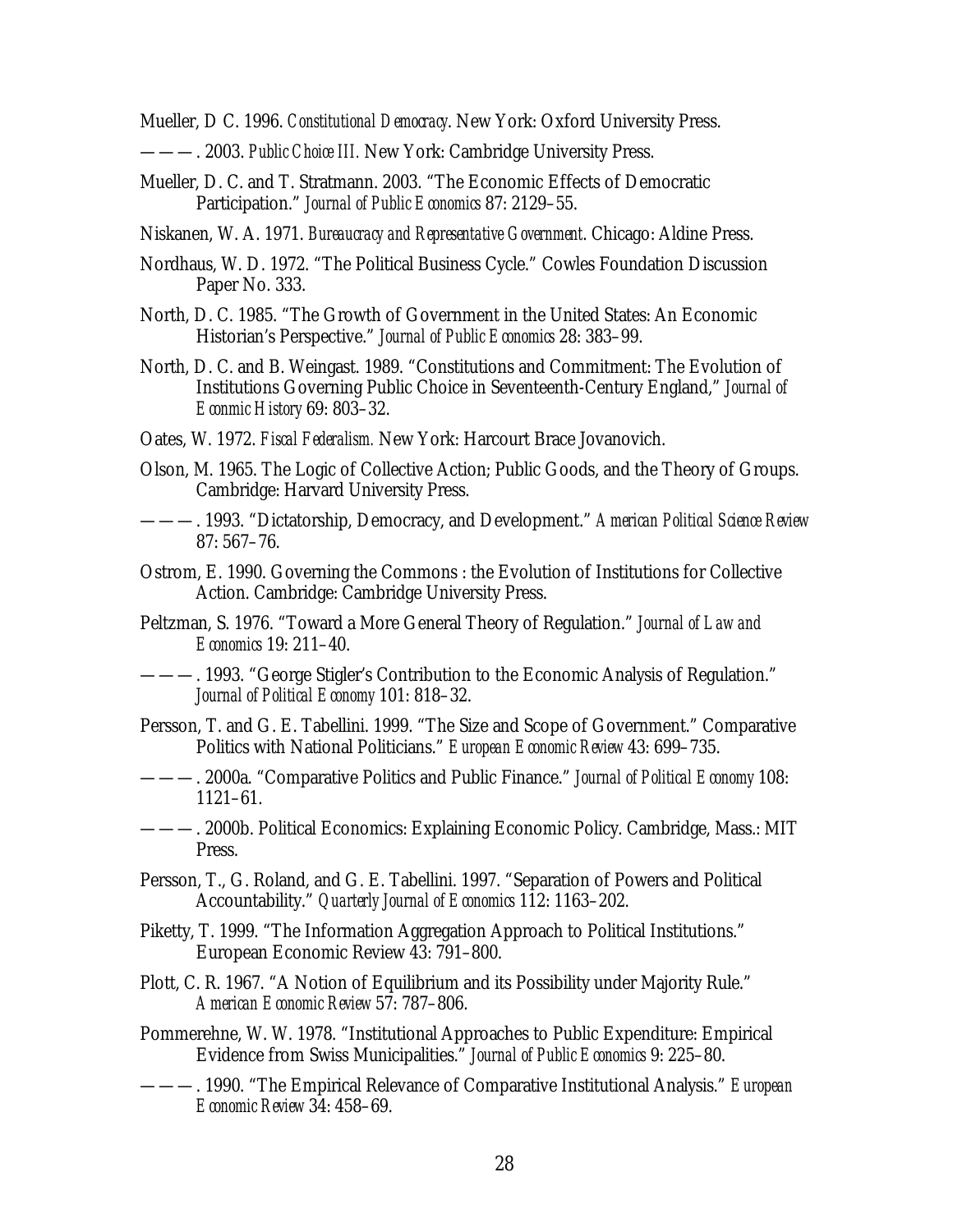- Poole, K. T. and H. Rosenthal. 1991. "Patterns of Congressional Voting." *American Journal of Political Science* 35: 228–78.
- Posner, R. A. 1975. "The Social Cost of Monopoly and Regulation." *Journal of Political Ec*onomy 83: 807–27.
- Poterba, J. M. 1996. "Budget Institutions and Fiscal Policy in the U.S. States." *American Economic Review* 86: 395–400.
- Powell, G. Bingham. 2000. Elections as Instruments of Democracy: Majoritarian and Proportional Visions. New Haven, Conn.: Yale University Press.
- Przeworski A. 2000. Democracy and Development: Political Institutions and Well-Being in the World, 1950–1990. Cambridge: Cambridge University Press.
- Przeworski A. and F. Limongi. 1993. "Political Regimes and Economic Growth." *The Journal of Economic Perspectives* 7: 51–69.
- Rees, A. H., S. Kaufman, J. Eldersveld, and F. Friedel. 1962. "The Effect of Economic Conditions on Congressional Elections 1946–58." *Review of Economics and Statistics* 44: 458–65.
- Riker, W. H. 1955. "The Senate and American Federalism." *American Political Science Review* 49: 452–69.
- ———. 1982. "The Two-Party System and Duverger's Law." *American Political Science Review* 76: 753–66.
- ———. 1962. *The Theory of Political Coalitions*. New Haven, Conn.: Yale University Press.
- Rogoff, K. 1985. "The Optimal Degree of Commitment to an Intermediate Monetary Target." *Quarterly Journal of Economics* 100: 1169–90.
- Rose-Ackerman, S. 1978. *Corruption.* New York: Academic Press.
- ———. 1999. *Corruption and Government*. Cambridge: Cambridge University Press.
- Salmon, P. 1987. "Decentralisation as an Incentive Scheme." *Oxford Review of Economic Policy* 3: 24–43.
- Samuelson, P. A. 1954. "The Pure Theory of Public Expenditures." *Review of Economics and Statistics* 36: 387–89.
- Shepsle, K. A. and B. R. Weingast. 1981. "Structure-Induced Equilibrium and Legislative Choice." *Public Choice* 37: 503–19.
- Schumpeter, J. 1947. *Capitalism, Socialism, and Democracy*. New York: Harper and Bros.
- Schap, D. 1986. "Executive Veto and Informational Strategy: A Structure-Induced Equilibrium Analysis." *American Journal of Political Science* 30.
- Shleifer, A. 1985. "A Theory of Yardstick Competition." *Rand Journal of Economics* 16: 319– 27.
- Shugart, M. and J. Carey. 1992. *Presidents and Assemblies: Constitutional Design and Electoral Dynamics*. Cambridge: Cambridge University Press.
- Stigler, G. 1971. "The Theory of Economic Regulation." *Bell Journal of Economics and Management Science* 2: 3–21.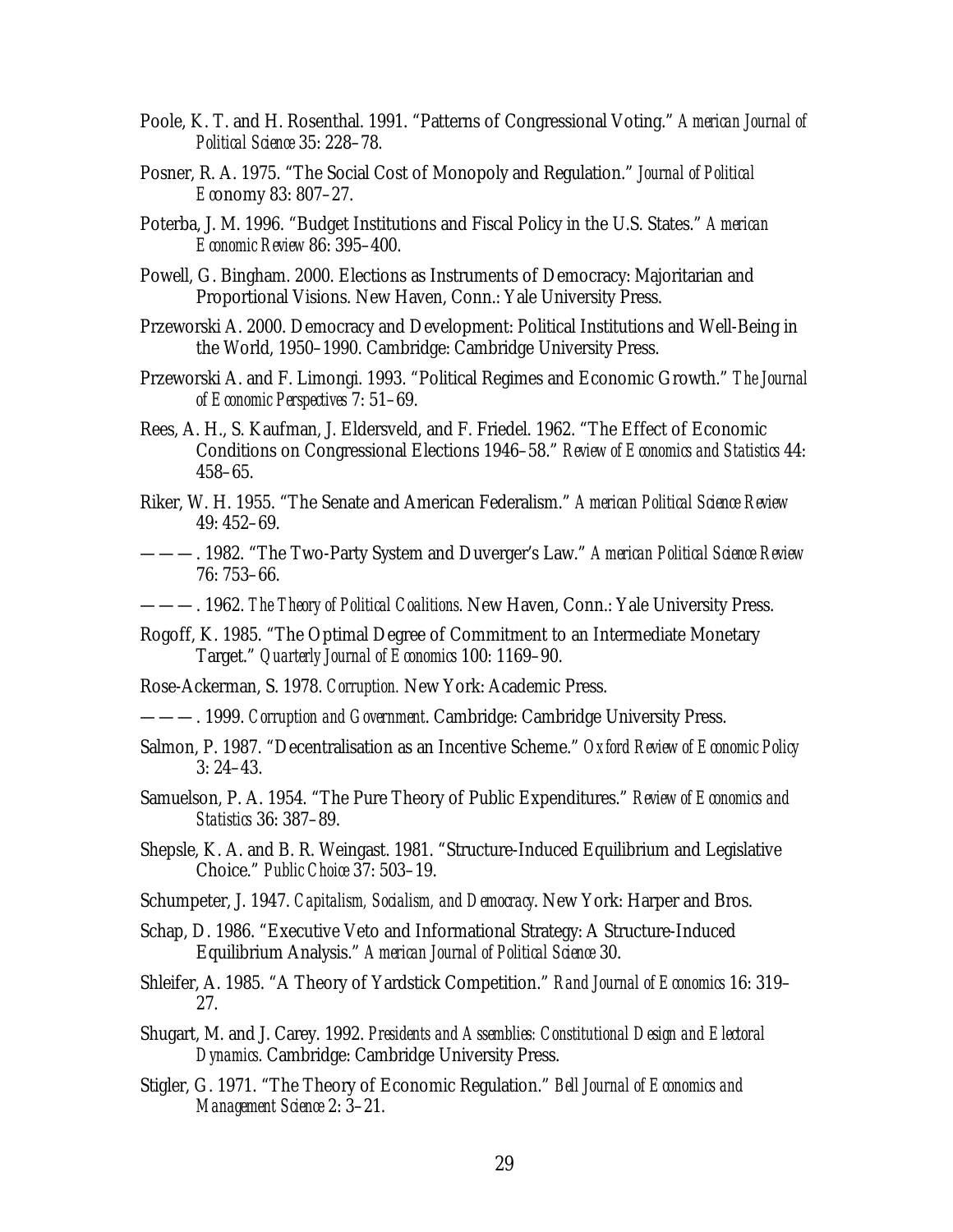- Stratmann, T. 1996. "Instability of Collective Decisions? Testing for Cyclic Majorities." *Public Choice* 88: 15–28.
- Stratmann, Thomas. 1992. "The Effects of Logrolling on Congressional Voting." *American Economic Review* 82: 1162–76.
- Strom, G. 1975. "Congressional Policy Making: A Test of a Theory." *Journal of Politics* 37: 711–35.
- Tiebout, C. M. 1956. "A Pure Theory of Local Expenditures." Journal of Political Economy 64: 416–24.
- Temple, J. 1999. "The New Growth Evidence." *Journal of Economic Literature* 37: 112–56.
- Toma, E. and M. Toma. 1986. *Central Bankers, Bureaucratic Incentives, and Monetary Policy*. Dordrecht: Martinus Nijhoff Publishers.
- Toma, M. 1982. "Inflationary Bias of the Federal Reserve System: A Bureaucratic Perspective." *Journal of Monetary Economics* 10.
- Tocqueville, A. 1972/1835. *Democracy in America.* New York, N.Y.: Alfred Knopf Inc.
- Tsebelis, G. 2002. *Veto Players: How Political Institutions Work*. Princeton, NJ: Princeton University Press.

Tsebelis, G. and J. Money. 1997. *Bicameralism.* Cambridge: Cambridge University Press.

- Tullock, G. 1965. *The Politics of Bureaucracy.* Washington D.C.: Public Affairs Press.
- ———. 1967. "The Welfare Costs of Tariffs, Monopolies, and Theft." *Western Economic Journal* 5: 224–32.
- ———. 1980. *Trials on Trial.* New York: Columbia University Press.
- Voigt, S. 1999. Explaining Constitutional Change: A Positive Economics Approach. Cheltenham: Edward Elgar Publishing.
- Waller, C. J. 1989. "Monetary Policy Games and Central Bank Politics." *Journal of Money, Credit, and Banking* 21: 422–31.
- Weingast, B. R. and M. J. Moran. 1983. "Bureaucratic Discretion of Congressional Control? Regulatory Policy Making in the FTC." *Journal of Political Economy* 91: 765–800.
- Weingast, B. R. and W. Marshall. 1988. "The Industrial Organization of Congress, or Why Legislatures, Like Firms, Are Not Organized as Markets." *Journal of Political Economy* 89: 642–64.
- Wintrobe, R. 1998. *The Political Economy of Dictatorship*. Cambridge: Cambridge University Press.
- Wittman, Donald. 1995. The Myth of Democratic Failure: Why Political Institutions are Efficient. Chicago, Ill.: University of Chicago Press.